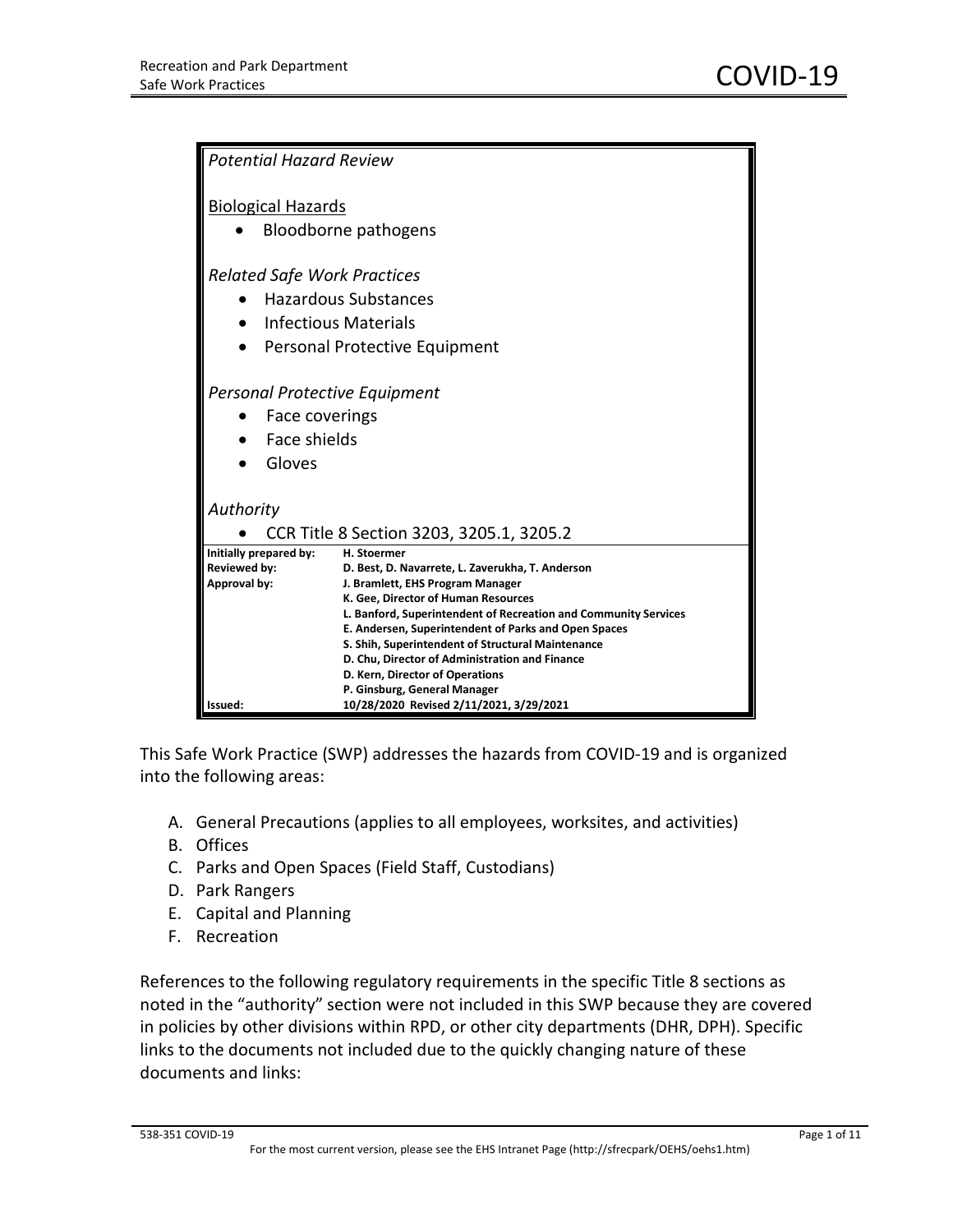- 1. Procedures or policies for accommodating employees with medical or other conditions that put them at increased risk of severe COVID-19 illness (see the Human Resources division)
- 2. Contact tracing procedures, which includes reporting to DPH as needed, and multiple infections and outbreaks (see RPD COVID-19 Procedures on the Intranet)
- 3. Correction of COVID-19 hazards. This is covered under the RPD Injury and Illness Prevention SWP as any hazard would be covered.
- 4. Information on COVID-19 related benefits (see the Human Resources division)
- 5. Exclusion of COVID-19 cases from the workplace (isolation and quarantine) (see DHR's Requirements for Employees Returning to Work Sites after COVID-19 Illness or Exposure on the Intranet)
- 6. Return to work criteria (see DHR's Requirements for Employees Returning to Work Sites after COVID-19 Illness or Exposure on the Intranet)

This SWP is dedicated to helping you avoid an injury or illness from known hazards and their consequences: Infection/disease (COVID-19).

You are advised to read and follow this SWP and any related SWPs, follow their recommendations, complete any required or recommended training, and to obtain advice from a *Qualified Person* if you have any questions.

A *Qualified Person* is a person, designated by the employer, who has the training, experience, or instruction, combined with the demonstrated ability to safely perform all assigned duties, and, as required, is properly licensed in accordance with federal, state, or local laws and regulations.

All tasks require that you:

- 1. Use any equipment in accordance with the guidelines set forth by the manufacturer. This includes following all signs and labels and reviewing any manufacturer's operating manuals.
	- a. If the instructions provided in the operating manual conflict with this SWP, then follow the instructions in the manual. The manufacturer's instructions prevail over this SWP.
- 2. Review the safety data sheets (SDSs) for any chemical used.
- 3. Be trained on this SWP and those listed above as related.
	- a. [DHR COVID-19 training](https://rpd-u.org/wp-content/uploads/Instructions-for-SFLearning_COVID-19.pdf) (which includes site-specific training) must also be completed.

#### **A. GENERAL PRECAUTIONS**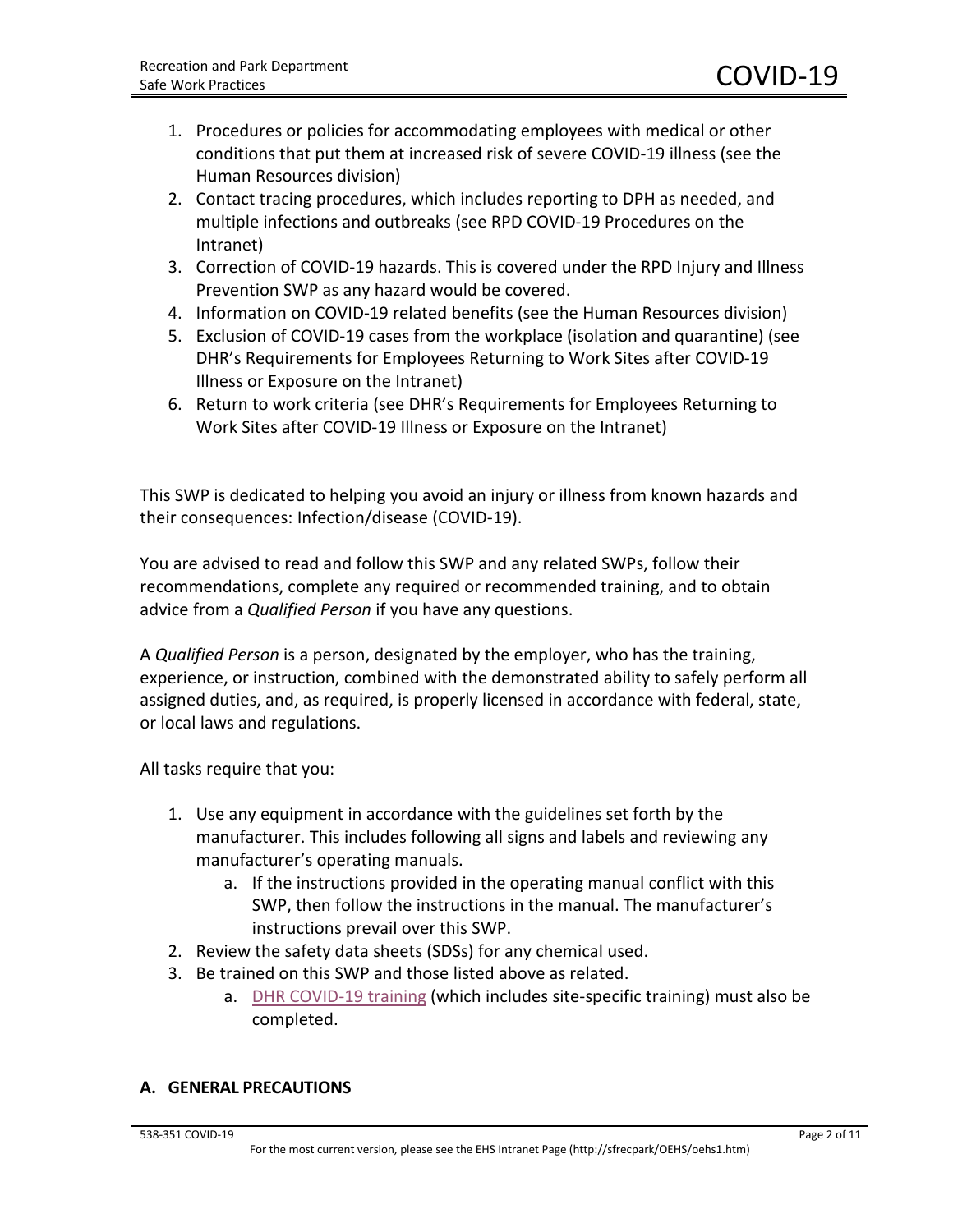- 1. COVID-19 is an infectious disease that can be spread through the air when an infectious person talks or vocalizes, sneezes, coughs, or exhales
	- a. COVID19 may be transmitted when a person touches a contaminated object and then touches their eyes, nose, or mouth, although that is less common.
	- b. An infectious person may have no symptoms.
- 2. Information related to re-opening a site that has been closed, increasing staff at a site that is already open, or to add a public facing activity can be found [here.](https://rpdnet.org/coronavirus-covid-19/instructions-for-submission-of-site-and-actvity-proposals-for-safer-operation-during-covid/) To do that, a [Re-Opening during COVID-19 Proposal Package](https://rpdnet.org/coronavirus-covid-19/instructions-for-submission-of-site-and-actvity-proposals-for-safer-operation-during-covid/) must be submitted and approved.
	- a. If your site and activity never closed (e.g. SMD, ECYCs.), you are most likely already covered by the RPD Certification for Open Sites (see the attachments to this SWP).
- 3. You must report any COVID019 symptoms, possible COVID exposures and possible COVID hazards to your supervisor. RPD or its representatives are prohibited from reprisal.
- 4. All employees must complete the required health screening prior to starting work (you may use the Self-Assessment Tool - <https://sf.gov/check-your-health-city-staff> or your supervisor may use other methods such as checking off your screening on a paper time sheet when you get to work).
	- a. If you fail the screening, follow the [City procedure.](https://sf.gov/information/return-work-city-staff)
	- b. Testing through [CityTestSF](https://sf.gov/find-out-about-your-covid-19-testing-options) is available to all city employees.
	- c. Contact tracing for your workplace contacts will be conducted by staff if you test positive. Close contacts will be required to quarantine. A close contact is defined as
		- i. Living in the same household or being an intimate partner of someone who has confirmed COVID-19, OR
		- ii. Spending more than 15 minutes cumulatively over a 24-hour period within 6 feet of someone with confirmed COVID-19, OR
		- iii. Having direct contact for any amount of time with bodily fluids and/or secretions of someone with confirmed COVID-19 (coughed or sneezed on, shared utensils with).
	- d. You may be entitled to leave or Workers' Compensation benefits if you get COVID-19. For leave related questions, contact Human Resources. If you want to claim a WC benefit, you must call the Injury Reporting Hotline (855- 850-2249).
- 5. Stay home if you are sick and avoid close contact with people who are sick. This helps to limit community spread. Telework may be an option for persons at home; talk to your supervisor for more information.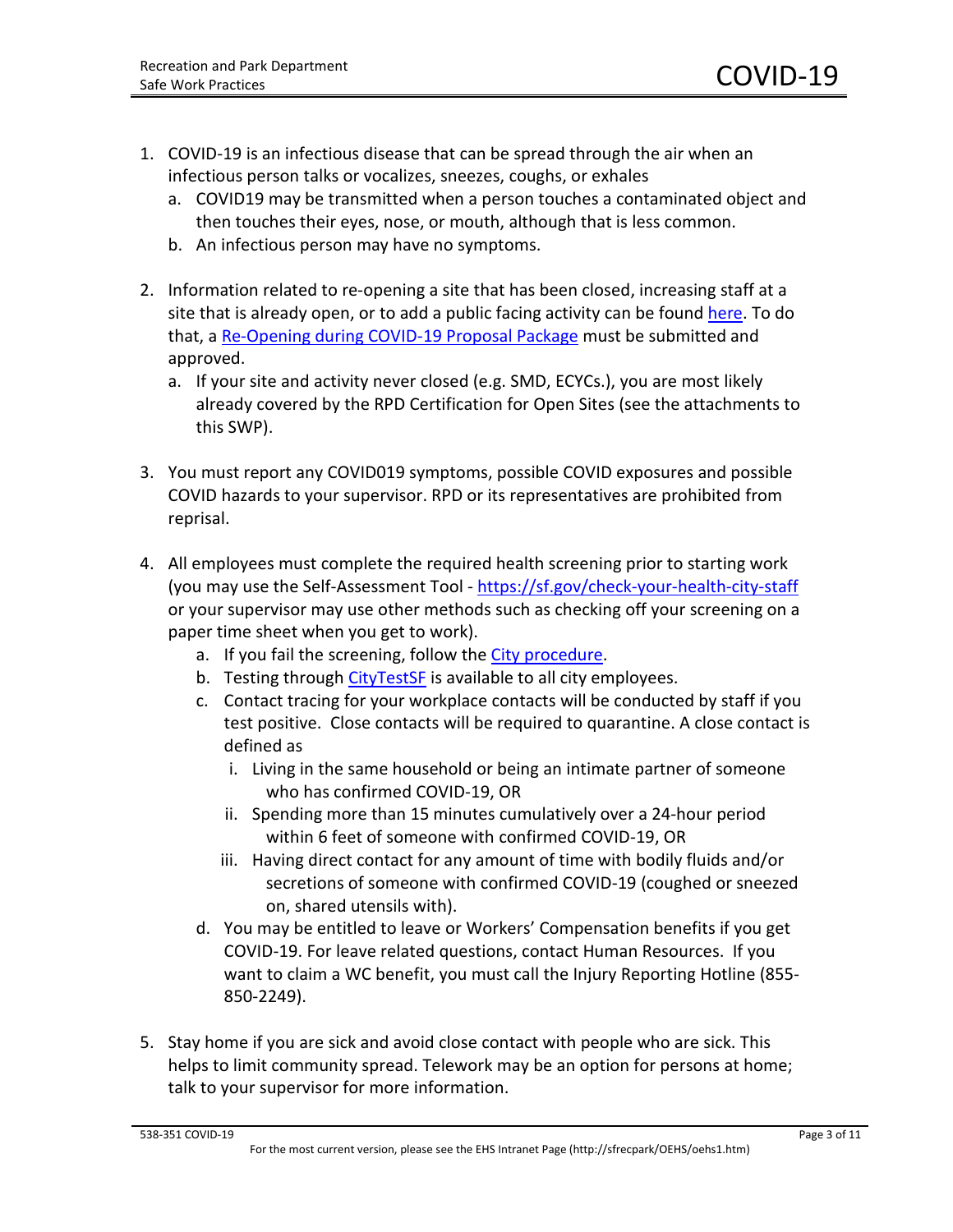- 6. Particles containing the virus can travel more than six feet, especially indoors. As a result, physical distancing must be combined with other controls, including face coverings and hand hygiene, to be effective.
- 7. Wash your hands frequently with soap and water for at least 20 seconds. Use hand sanitizer with at least 60 percent alcohol when soap and water are not available. Always follow good handwashing practices:
	- a. Upon arriving at work and before going home at the end of the day
	- b. Before and after eating
	- c. After using the toilet
	- d. After touching garbage or other waste materials
- 8. Cover your mouth and nose when you cough and sneeze into a tissue if possible or your upper sleeve or elbow, not your hands, when tissues are not available. Dispose of tissues in the trash after use.
- 9. Avoid touching your eyes, nose or mouth as much as possible.
- 10. Practice social distancing by limiting person-to-person contact that is within six feet, especially in large groups or in enclosed spaces whenever possible. If it is not possible, be as far apart as possible. Methods of physical distancing include:
	- a. Telecommuting or remote work
	- b. Reducing the number of persons in an area at one time, including visitors
	- c. Visual cues such as signs and floor markings to indicate where employees or others should be located or their direction and path of travel
	- d. Staggered arrival, departure, work and break times
	- e. Adjusted work processes or procedures
- 11. Don't shake hands when greeting others.
- 12. You must wear a face covering when
	- a. Working outside within 6 feet of anyone. (Note that DHR training states this is 30 feet. However, the Health Order no longer requires this, but suggests that you should be ready to put on a face covering if someone is approaching you from 30 feet away).
	- b. Inside any City workspace, unless you are alone in a private office with the door closed, so long as you can put on the face covering quickly if someone enters.
	- c. When operating a city vehicle.
	- d. Exceptions include:
		- i. If you are working outside alone and not within 6 feet of anyone. However, you must have the face covering visible and immediately ready to cover the nose and mouth. You must start putting it on early enough to meet the six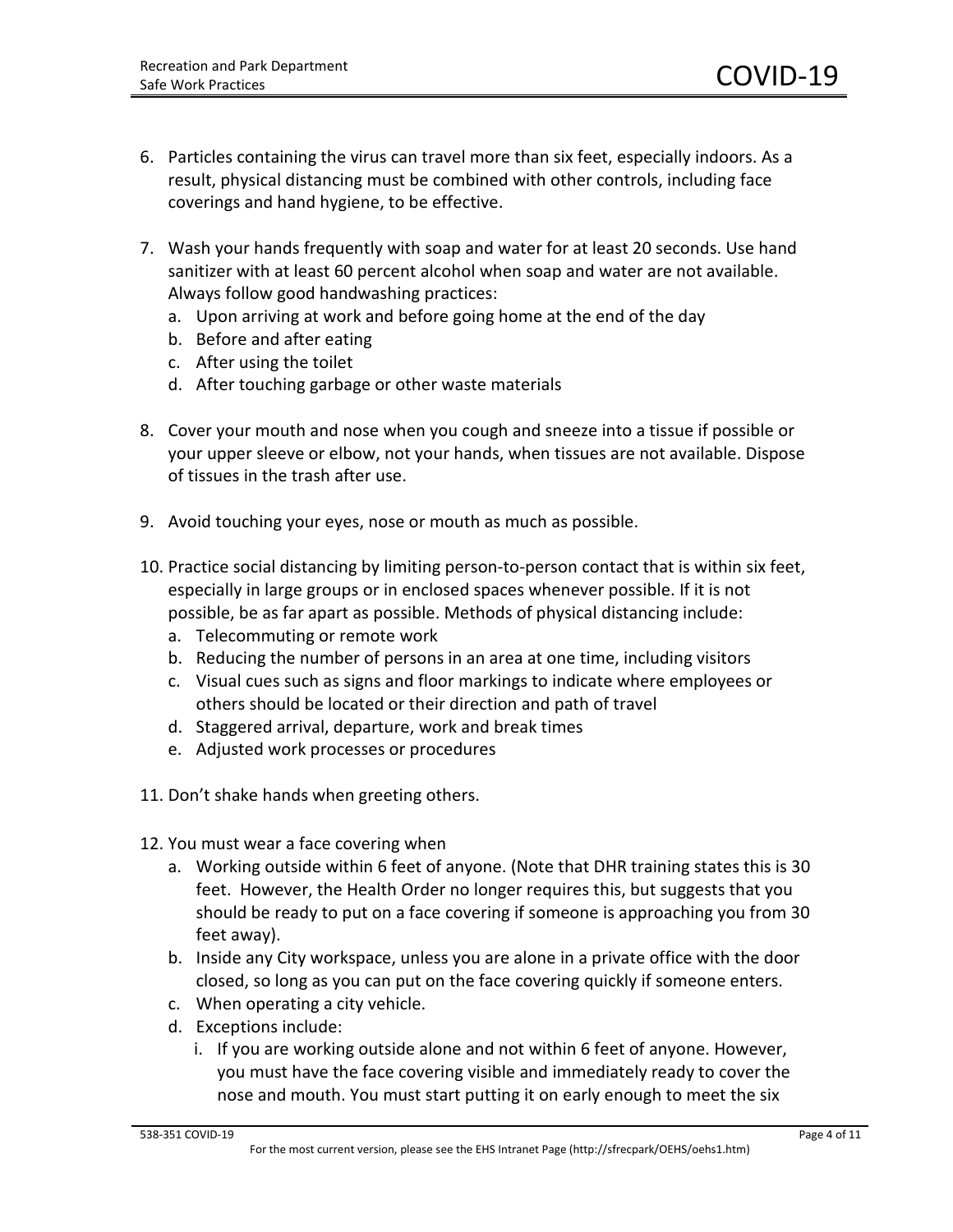foot requirement should someone approach, and you must keep it on where distances between people change frequently and often come to six feet or less, such as a busy sidewalk

- ii. Eating or drinking while maintaining 6-foot distancing
- iii. When alone in a City vehicle that is permanently assigned to you and not shared with other employees
- 13. RPD's supply of face coverings are limited, but we are doing all we can to keep nonmedical barrier masks stocked. Therefore, please use them as long as possible (until soiled, wet, or damaged). You are also free to bring your own, including homemade face coverings. Remember, these do not protect you from exposure to small contaminants in the air, but will help prevent you from possibly spreading the virus.
	- a. Cloth masks that you bring from home should be made of 2-3 layers of tightly woven breathable fabric. Single layer gaiters, scarves, ski masks, balaclavas and bandanas are not recommended. However, these may be worn over an acceptable face covering.
	- b. Face coverings should be washed frequently with detergent and hot water and dried using a hot cycle.
	- c. For instructions on how to make a cloth face covering at home vie[w this video.](https://www.cdc.gov/coronavirus/2019-ncov/prevent-getting-sick/cloth-face-cover.html)
- 14. There are a number of ways to improve mask fit and filtration which may include double masking. Please refer to the [DPH masking guidance](https://1bptou27qgaz3681gh1n4r56-wpengine.netdna-ssl.com/wp-content/uploads/6390-1229-DPH-Update-on-Masking-When-and-How-to-Use-Higher-Quality-Masks-3.16.21.pdf) for more information.
- 15. DPH also recommends that unvaccinated people in the groups listed in the link shown in "a" below use higher quality masks with improved fit and filtration. People in those groups may want to consider wearing an N95 respirator.
	- a. Those who are at higher risk of severe illness if they get COVID-19 due to age or underlying medical conditions (see<http://www.sfcdcp.org/vulnerable> for a list).
	- b. Those who must be in higher-risk situations, where they can't practice common COVID safety precautions (such as working indoors without being able to maintain a 6-foot distance).
- 16. If you are in a group where use of a higher quality mask is recommended, and you voluntarily opt to use a N-95 respirators, then be aware of the following:
	- a. In order to be effective at preventing COVID-19, N95 respirators need to form a complete seal against your face. Gaps in face contact (e.g., beards or other facial hair) will cause the respirator to leak and not add protection from COVID.
	- a. N95 respirators are not for everyone, are not designed for children, and will increase the effort required to breath, which may make it difficult to wear for long periods.
	- b. If you feel worse when wearing an N95 respirator, please use a different kind of face covering instead.

#### 538-351 COVID-19 Page 5 of 11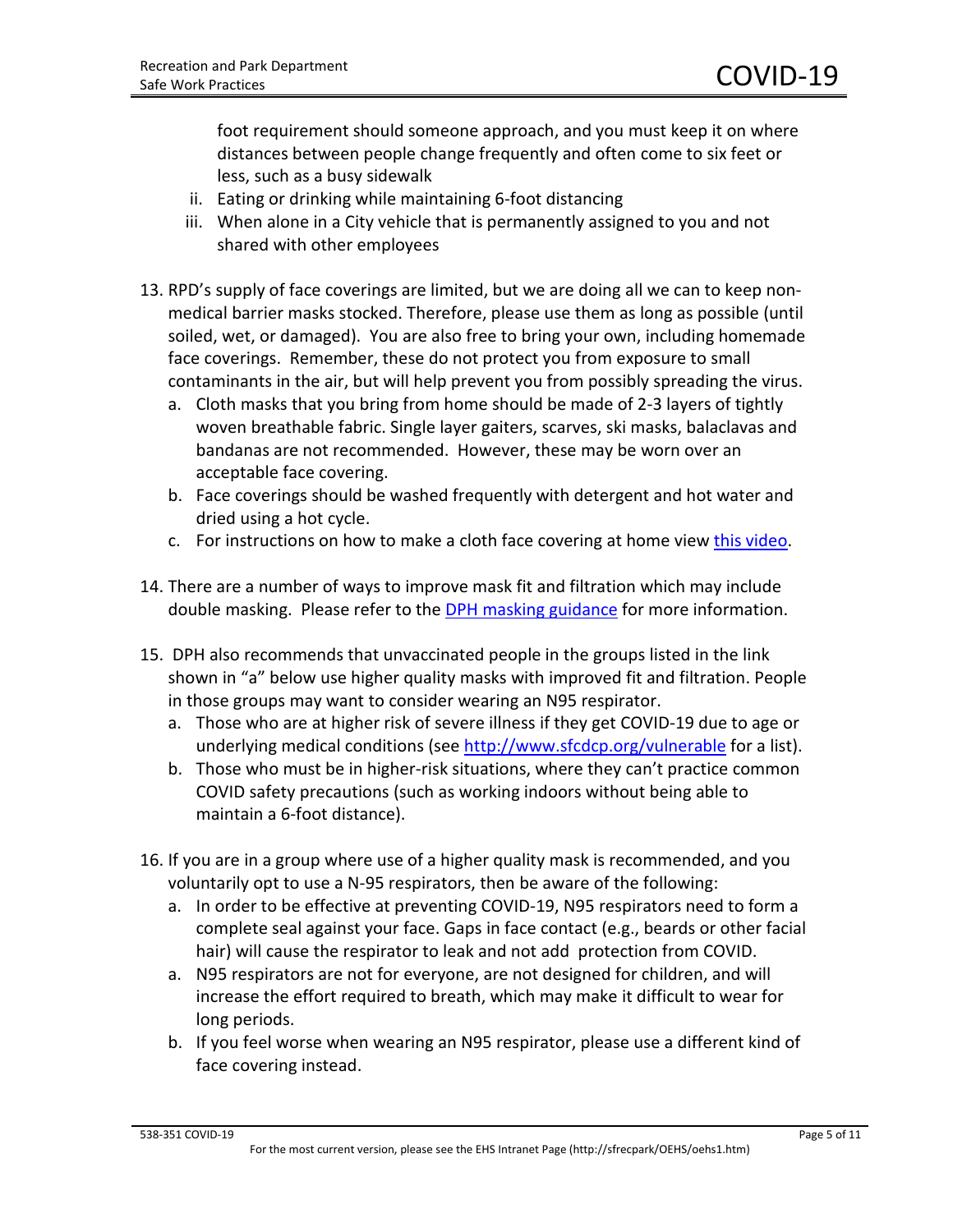- c. Read more on how to safely and properly wear and N95 at [http://www.sfcdcp.org/ppewww.sfcdcp.org/ppe.](http://www.sfcdcp.org/ppewww.sfcdcp.org/ppe)
- 17. N95 respirators are not required for tasks performed by RPD staff at this time for the COVID-19 outbreak. If you have been previously approved (medically cleared, fit tested and trained) to wear an N95 respirator for a specific task you should continue to use a respirator for that task. You may also continue to use paper dust masks for nuisance dust (non-hazardous dusts that may be a nuisance, such as dust created by leaf blowing). See the [Personal Protective Equipment Safe Work Practice](https://1bptou27qgaz3681gh1n4r56-wpengine.netdna-ssl.com/wp-content/uploads/538-239-PPE-1.pdf) for more general respirator information.
- 18. To reduce sources of contact transmission, routinely clean all frequently touched surfaces in the workplace, such as workstations, countertops, handles and doorknobs.
	- a. Review [DPH COVID-19: Cleaning and Disinfectant Safety & Approved](https://1bptou27qgaz3681gh1n4r56-wpengine.netdna-ssl.com/wp-content/uploads/6390-959-DPH-COVID-19-Cleaning-and-Disinfectant-Safety-Approved-Disinfectants-12.1.20.pdf)  [Disinfectants.](https://1bptou27qgaz3681gh1n4r56-wpengine.netdna-ssl.com/wp-content/uploads/6390-959-DPH-COVID-19-Cleaning-and-Disinfectant-Safety-Approved-Disinfectants-12.1.20.pdf)
	- b. Increase the frequency of cleaning and disinfecting key touch points and objects, including but not limited to:
		- i. doorknobs and handles
		- ii. elevator buttons
		- iii. handrails (stairwells and entries)
		- iv. light switches
		- v. restroom sinks and faucets
		- vi. countertops
		- vii. front of kitchen appliances and vending machines.
- 19. Wipe down touch points, common areas, and personal areas, before and after shifts:
	- a. Hand Tools Wear work gloves when using or handling various hand tools. Wipe down hand tools with disinfectant after use. Avoid sharing hand tools, whenever possible.
	- b. Computer Stations Wipe the keyboard, mouse and surrounding area with a disinfectant wipe. If the station is shared, wipe as described prior to and after each use.
	- c. Radios & Cell Phones –Do not share. If items must be shared, disinfect without damaging the equipment.
- 20. Conduct line-up or other meetings outdoors or in a large enough interior space where all staff can maintain social distancing.
	- a. Reduce the need for entry into a building or office to receive start-of-shift information.
	- b. Utilize phone communication as a substitute for non-essential person to person congregation.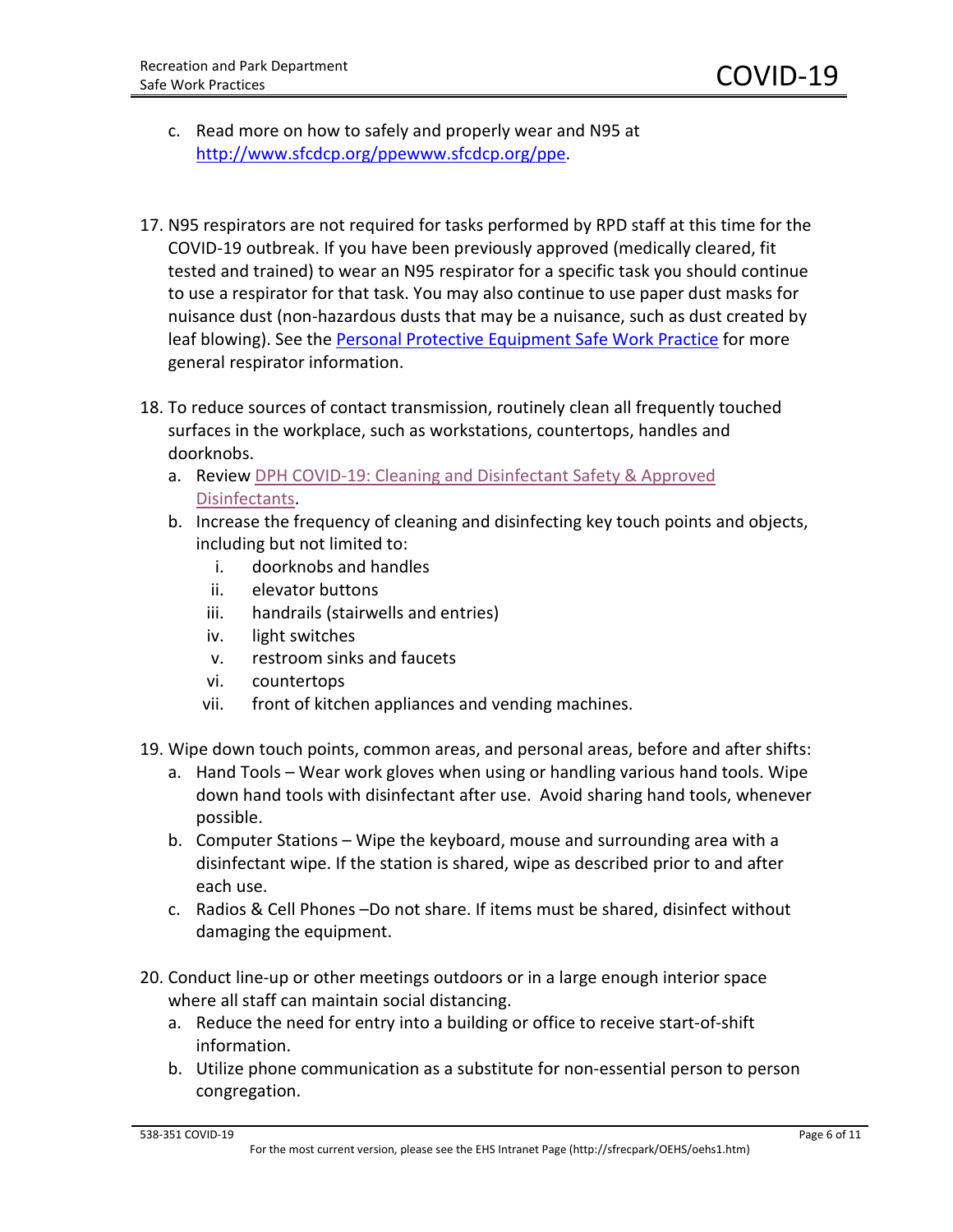- 21. Direct employees not to gather at an office location before or after a shift. Reduce in-person meetings.
- 22. In certain cases, supervisors may instruct employees to report directly to a project or job site to eliminate unnecessary assembly at the check in/check out locations.
- 23. In certain cases, supervisors may alter employee schedules to reduce numbers of employees working together on a specific shift. Supervisors should get approval from next level manager for any schedule changes.
- 24. If materials or equipment pickup are required, stage material pick-up in an open exterior location, and stagger pick up times so crews are picking up/reloading at designated times throughout the day. Eliminate queuing and waiting to pick-up materials or equipment.
- 25. Use the following practices to minimize potential exposure during travel in vehicles:
	- a. Shared vehicles must be cleaned and disinfected before and after use. Focus on [touchpoints.](https://1bptou27qgaz3681gh1n4r56-wpengine.netdna-ssl.com/wp-content/uploads/Vehicle-Disinfection-Wipe-Down-Areas093020.pdf) Check the product label and test in an inconspicuous location that the product does not damage or discolor the materials; then you can spray cloth seats with disinfectant. See th[e DPH COVID-19: Cleaning and Disinfectant Safety](https://1bptou27qgaz3681gh1n4r56-wpengine.netdna-ssl.com/wp-content/uploads/6390-959-DPH-COVID-19-Cleaning-and-Disinfectant-Safety-Approved-Disinfectants-12.1.20.pdf)  [& Approved Disinfectants.](https://1bptou27qgaz3681gh1n4r56-wpengine.netdna-ssl.com/wp-content/uploads/6390-959-DPH-COVID-19-Cleaning-and-Disinfectant-Safety-Approved-Disinfectants-12.1.20.pdf)
	- b. Whenever possible enable staff to use separate vehicles to travel to job sites. Strive for consistent use of one vehicle by one employee. Where individual vehicle use is not possible, strive to complete work with smaller teams (ideally 2 people). Maintain consistent team partners to limit possible exposure.
	- c. Employees are allowed to use personal vehicles on a voluntary basis to get to a project or jobsite provided they comply with th[e Operations memo.](https://1bptou27qgaz3681gh1n4r56-wpengine.netdna-ssl.com/wp-content/uploads/COVID-19-POV-for-business-use-memo.pdf) This memo includes reimbursement instructions for employees.
- 26. As always, use other PPE as required and specified by the products you are using. The PPE information for the product you are using can be found on the product label or the Safety Data Sheet. Avoid sharing PPE.
- 27. Additionally, you should always refer to the task-specific [Safe Work Practice](http://sfrecpark/?page_id=1198) for more definitive guidance.
- 28. Continue to call the Staff Incident Hotline, (855) 850-2249, for any new injury or illness.

#### **B. OFFICES**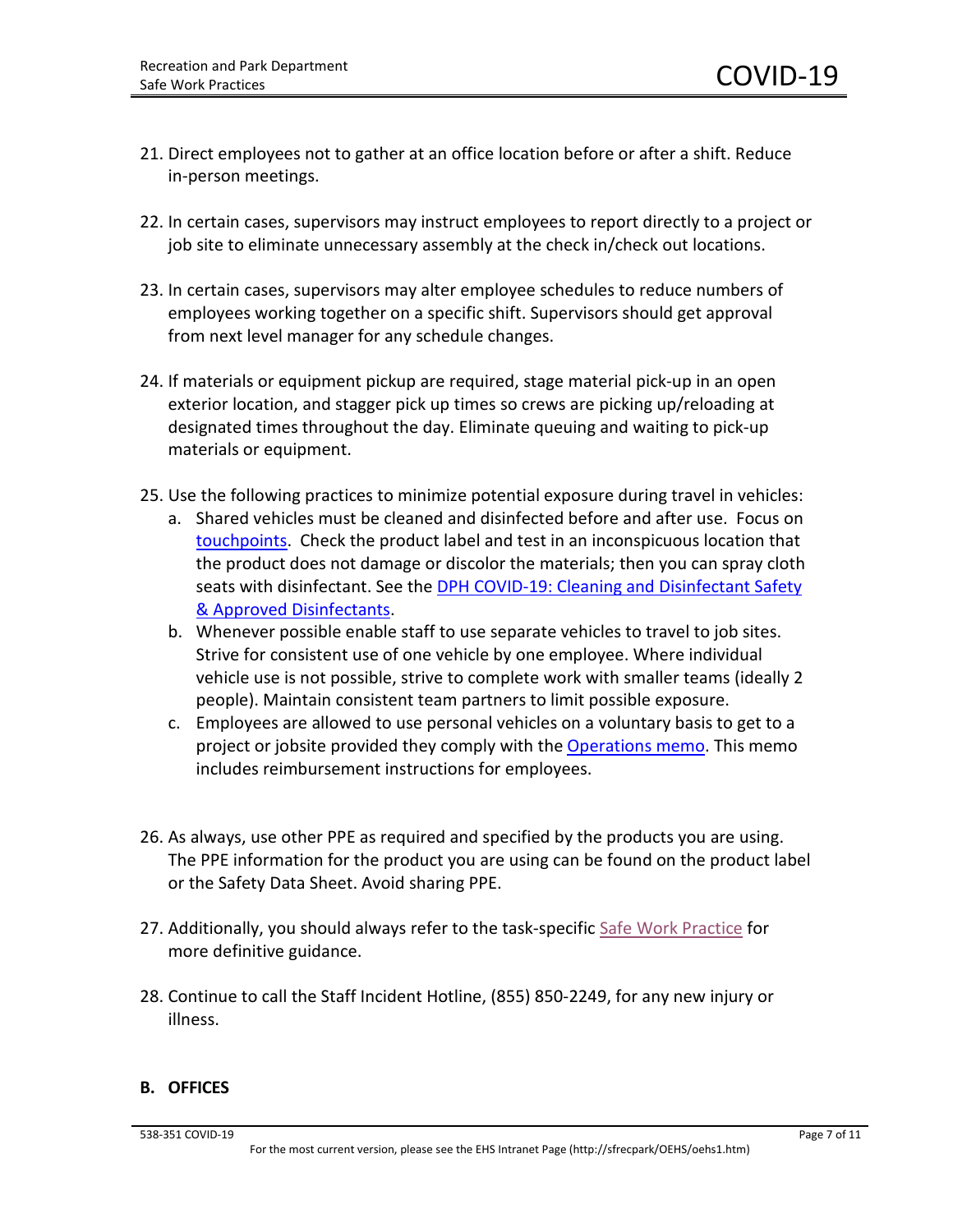- 29. This section applies to those sites where the primary use or design of the space is as an office (e.g. McLaren Lodge, Capital and Planning, Park Rangers, Urban Forestry, Structural Maintenance, Millwright's Cottage, Park Aid Station).
	- a. Where that is not the case, or where the office is located in an area which is also used in other ways (e.g. workshop, storage, meeting room) it can be used as a guide. Supervisors can use those parts of it that may be relevant to their situation as they like.
	- b. If you are not sure, or if you have questions about this, contact EHS.
- 30. Site Managers should review the three documents attached to this SWP (GSA Certification, DPH Social Distancing Protocol, and GSA Offices Health and Safety Plan). These are generic guidelines. If a Site Manager has unique activities contact EHS to help determine if more specific SFDPH Orders and Guides apply. Examples of activities and facilities that need to comply with specific health orders and guidance include Out of School Time Programs, Summer Camps, and non-office-based programs.
- 31. Site Mangers must provide a copy of the GSA certification (attached) to all employees at the site. This can be done via email or hard copy. It is suggested that Site Managers obtain verification that the GSA certification was disseminated to their staff. Verification can include a return email from the employee or by other means of documentation convenient for the Site Manager. Site Managers should retain each verification for their records.
- 32. Site Managers must serve as the COVID-19 Safety Plan Monitor (SPM) for their site. A SPM is responsible for enforcing the safety controls identified in the documents. If the SPM identifies additional staff to serve as a SPM, then the Site Manager should email EHS and identify the additional SPM by name and DSW number.
- 33. Post the following at each public entrance:
	- a. A [sign](https://sf.gov/outreach-toolkit-coronavirus-covid-19) instructing people to not enter if experiencing COVID-19 symptoms, to maintain social distancing of 6 feet, and to wear a face covering .
	- b. A copy of Appendix A: Social Distancing Protocol (attached).
	- c. A sign showing maximum number of people who can be in the facility.
- 34. High touch areas should be regularly disinfected. Bathrooms should be disinfected 3-4 times daily based on frequency and intensity of usage. Contacted areas in break rooms should be disinfected after each use. Employees should have access to cleaning supplies so that they can clean surfaces on their own when custodial staff is not available.
- 35. Hand sanitizer should be provided in areas with high touch surfaces.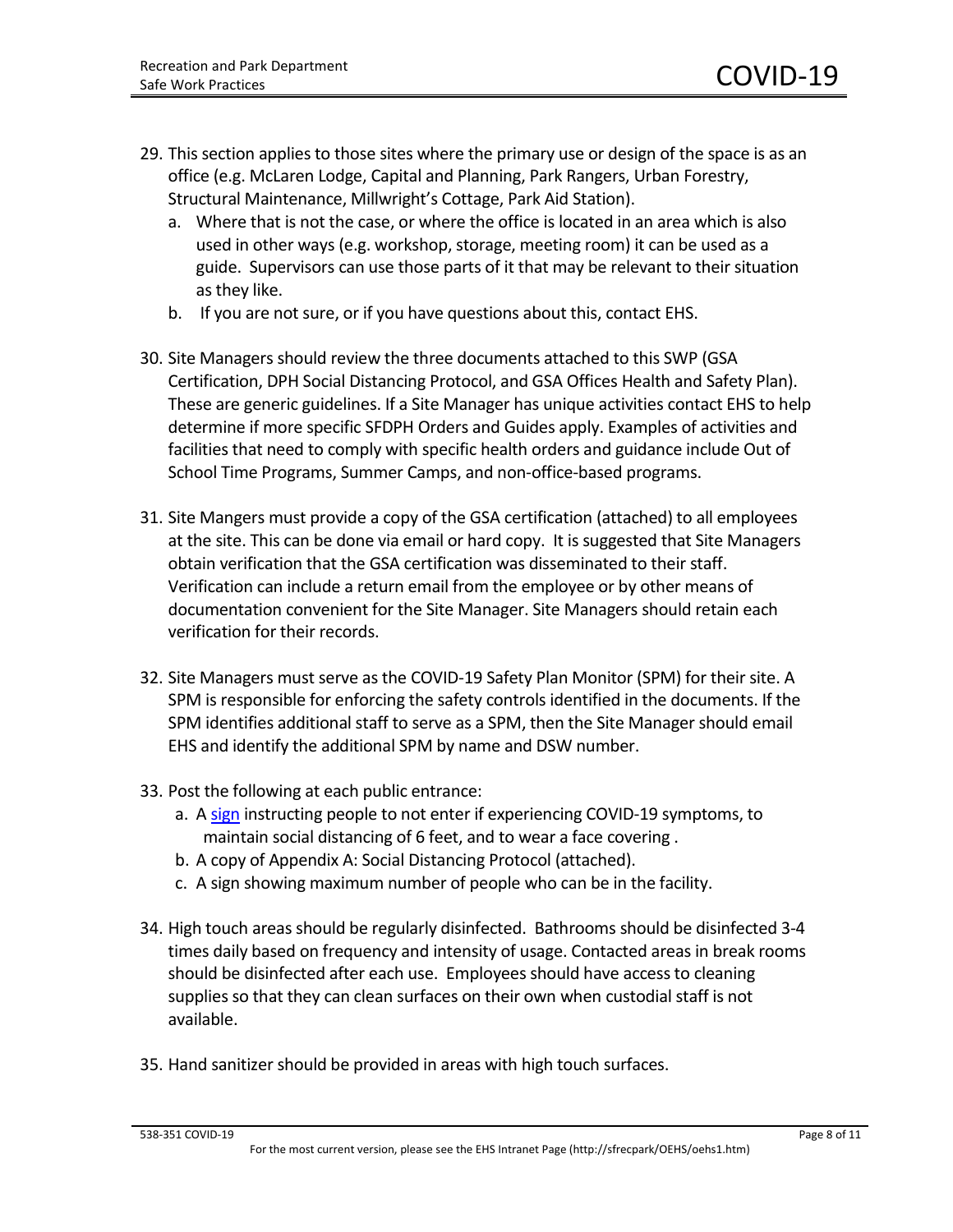- 36. Shared food prep equipment (e.g. microwaves) may not be used unless disinfected between use. Water coolers can be used if hand sanitizer is provided nearby.
- 37. The office layout should be configured to allow for proper social distancing.
- 38. Policies for the use of stairs (or elevators) should be developed to allow for proper social distancing when in use (this may include one way travel).
- 39. More specific instructions and information can be found in the Social Distancing Protocol, and within the Offices Health and Safety Plan (attached). Note that your site may have a more stringent health and safety plan to address specific site conditions.

#### **C. PARKS AND OPEN SPACES (FIELDWORK, CUSTODIANS)**

40. Observe level of park use and try to schedule maintenance activities at sites when pedestrian traffic/park use is minimal. If the number of users makes sustaining social distancing too difficult, allow employees to move on to tasks that minimize interactions with the public at another facility or area of the park.

#### **D. PARK RANGERS**

- 41. When writing citations, maintain a six-foot distance as much as possible. Wear disposable gloves and face coverings. Any items shared with the citation receiver should be wiped down with disinfectant. Remove gloves inside out and dispose of as conventional waste.
- 42. Conducting arrests.
	- a. Do not arrest or transport someone if you suspect or have confirmed that they have COVID-19 (symptoms similar to the flu). Call SFPD for backup.
	- b. Maintain as much distance between yourself and the arrestee as possible.
	- c. Don gloves, face coverings and goggles/face shields if you have the opportunity to do so.
	- d. When done, remove PPE, disinfect or dispose of PPE if wearing.
	- e. Wash hands thoroughly.
	- f. If you are physically assaulted, return to the Ranger station, disinfect your clothing and gear (by laundering clothing in hot water), and shower as you feel you need to.
- 43. Outreach Team (entering homeless encampments):
	- a. Maintain six-foot distance at all times from members of the public.
	- b. If you are touching any belongings, don gloves and Tyvek suits as needed.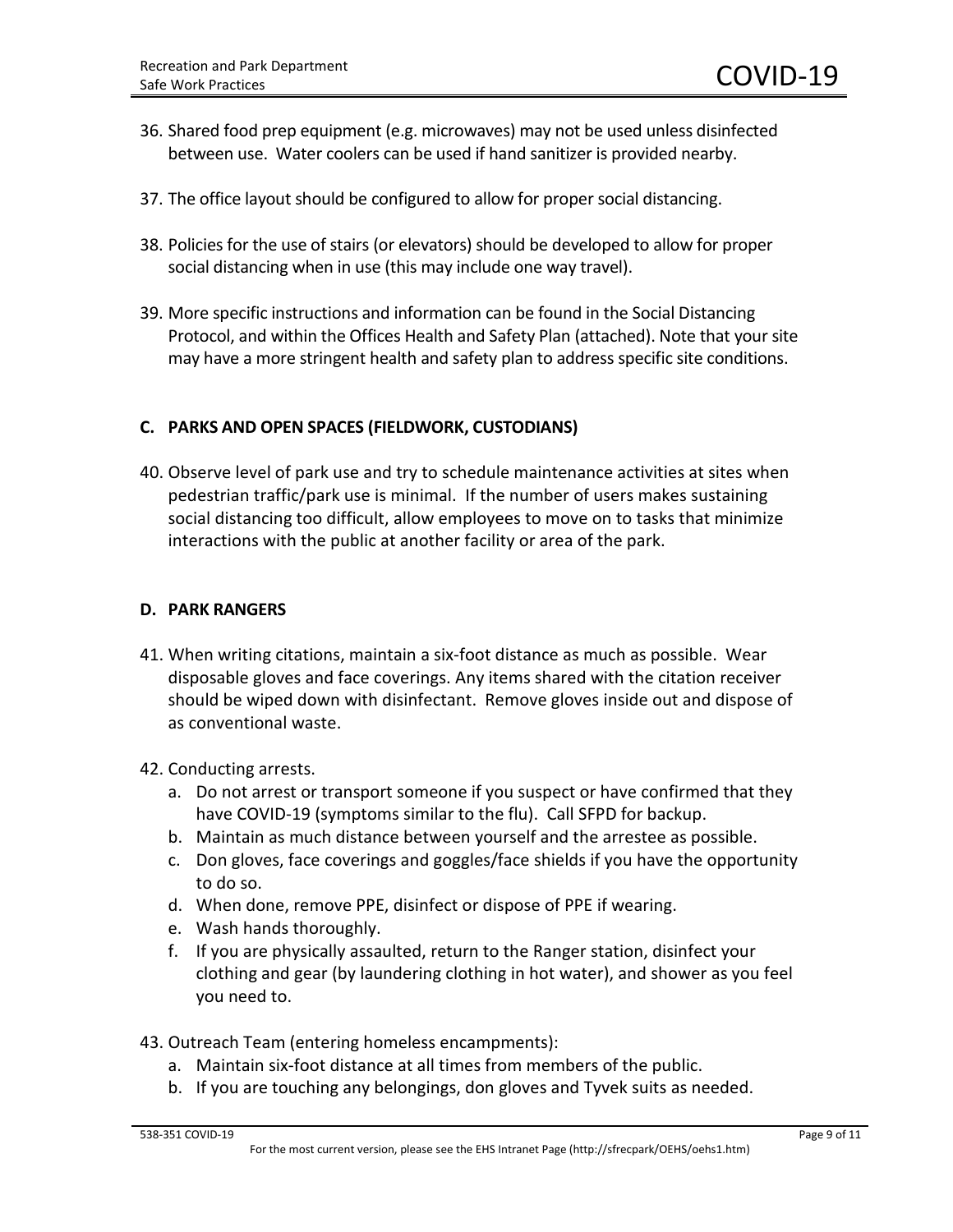- c. When done, take PPE off inside out and dispose of as conventional waste.
- d. Wash hands thoroughly.

### **E. CAPITAL AND PLANNING**

- 44. When entering a trailer operated by a vendor, you can best ensure your safety by looking to see they are doing the following:
	- a. Ask for and review their DPH Social Distancing Protocol and any other relevant materials.
	- b. Look to see that they have the DPH Social Distancing Protocol and COVID safe work practices sign(s) posted.
	- c. The Protocol and Signs should cover:
		- i. Limiting the max number of occupants in trailers to allow up to six-feet between each person.
		- ii. Complying with DPH [ventilation requirements.](https://1bptou27qgaz3681gh1n4r56-wpengine.netdna-ssl.com/wp-content/uploads/6390-849-DPH-Interim-Guidance-Ventilation-During-the-COVID-19-Pandemic-10.20.20.pdf)
		- iii. Increasing their cleaning and disinfecting schedules of trailer interior, tools, high touch surfaces such as restrooms, handles, tables, light switches and doors.
- 45. Limit gate opening/closing to a designated person.

#### **F. RECREATION**

46. Recreation programming (e.g. childcare, community learning hubs) are governed by the [DPH Schools and Childcare Team,](https://www.sfdph.org/dph/COVID-19/Schools-Education.asp) and should be following all applicable protocols.

#### **For any questions, please contact EHS at 415-831-2780.**

#### References:

- 1. [DPH COVID-19: Cleaning and Disinfectant Safety & Approved Disinfectants](https://1bptou27qgaz3681gh1n4r56-wpengine.netdna-ssl.com/wp-content/uploads/6390-959-DPH-COVID-19-Cleaning-and-Disinfectant-Safety-Approved-Disinfectants-12.1.20.pdf)
- 2. RPD Operations Memorandum [Temporary Authorization for Business Use of](https://1bptou27qgaz3681gh1n4r56-wpengine.netdna-ssl.com/wp-content/uploads/COVID-19-POV-for-business-use-memo.pdf)  [Personal Vehicles During COVID-19 Health Order](https://1bptou27qgaz3681gh1n4r56-wpengine.netdna-ssl.com/wp-content/uploads/COVID-19-POV-for-business-use-memo.pdf)
- 3. [DHR Face Covering Requirements at Work](http://1bptou27qgaz3681gh1n4r56-wpengine.netdna-ssl.com/wp-content/uploads/6390-657-DHR-Face-Coverings-Policy.6.5.2020-Final-REVISED-8.4.20.pdf)
- 4. [DPH Update on Masking: When and How to Use Higher Quality Masks](https://1bptou27qgaz3681gh1n4r56-wpengine.netdna-ssl.com/wp-content/uploads/6390-1229-DPH-Update-on-Masking-When-and-How-to-Use-Higher-Quality-Masks-3.16.21.pdf)
- 5. [DPH Interim Guidance: Ventilation for Non-Healthcare Organizations During the](https://1bptou27qgaz3681gh1n4r56-wpengine.netdna-ssl.com/wp-content/uploads/6390-849-DPH-Interim-Guidance-Ventilation-During-the-COVID-19-Pandemic-10.20.20.pdf)  [COVID-19 Pandemic](https://1bptou27qgaz3681gh1n4r56-wpengine.netdna-ssl.com/wp-content/uploads/6390-849-DPH-Interim-Guidance-Ventilation-During-the-COVID-19-Pandemic-10.20.20.pdf)
- 6. [WCD Clinic Information for COVID-19](http://1bptou27qgaz3681gh1n4r56-wpengine.netdna-ssl.com/wp-content/uploads/6390-064-WCD-Clinic-info-COVID-19.pdf)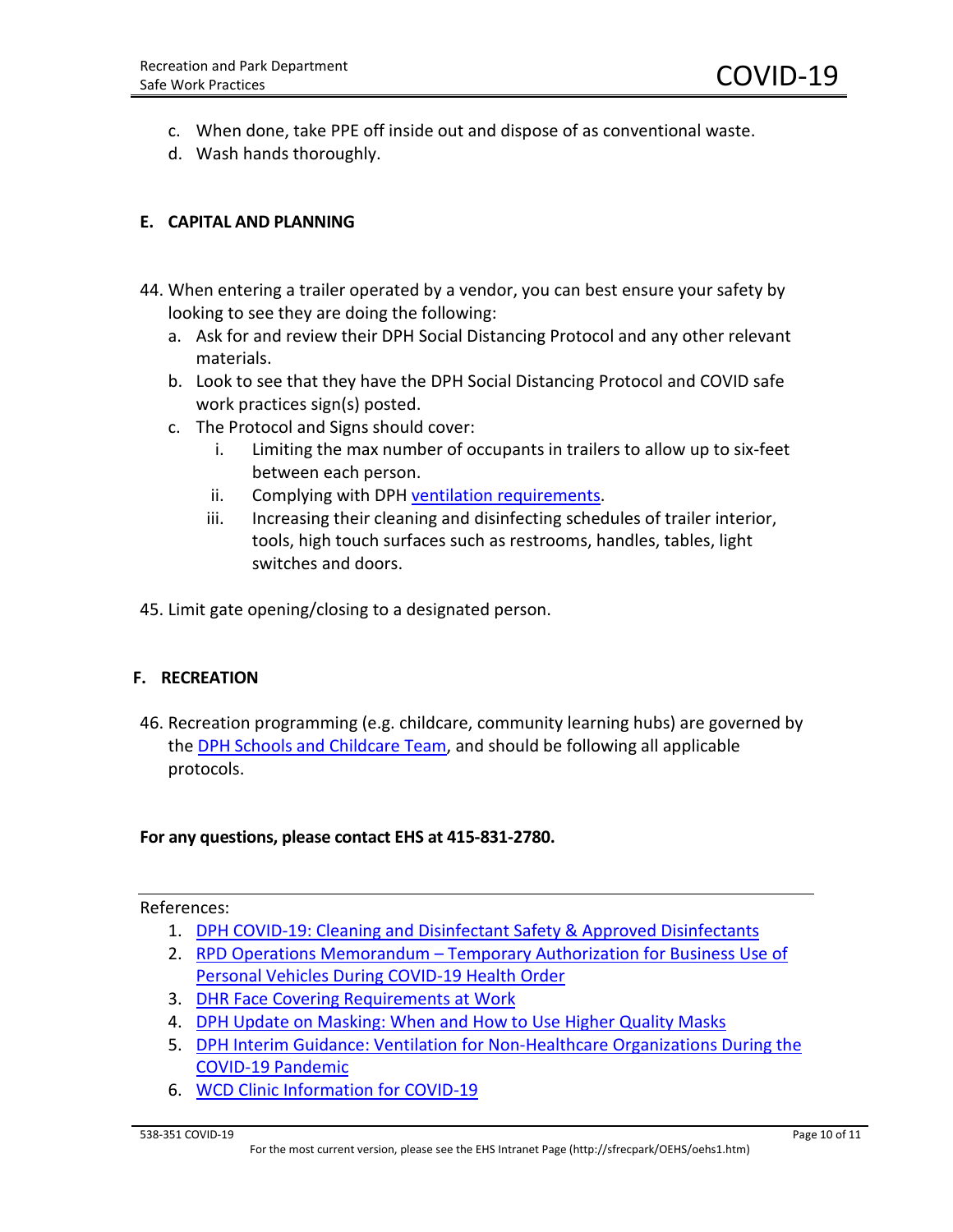- 7. OSHA's Guidance on [Preparing](https://www.osha.gov/Publications/OSHA3990.pdf) Workplaces for COVID-19
- 8. [CDC's Interim Guidance for Businesses and Employers Responding to](https://www.cdc.gov/coronavirus/2019-ncov/community/guidance-business-response.html?CDC_AA_refVal=https%3A%2F%2Fwww.cdc.gov%2Fcoronavirus%2F2019-ncov%2Fspecific-groups%2Fguidance-business-response.html)  [Coronavirus Disease 2019 \(COVID-19\), May 2020](https://www.cdc.gov/coronavirus/2019-ncov/community/guidance-business-response.html?CDC_AA_refVal=https%3A%2F%2Fwww.cdc.gov%2Fcoronavirus%2F2019-ncov%2Fspecific-groups%2Fguidance-business-response.html)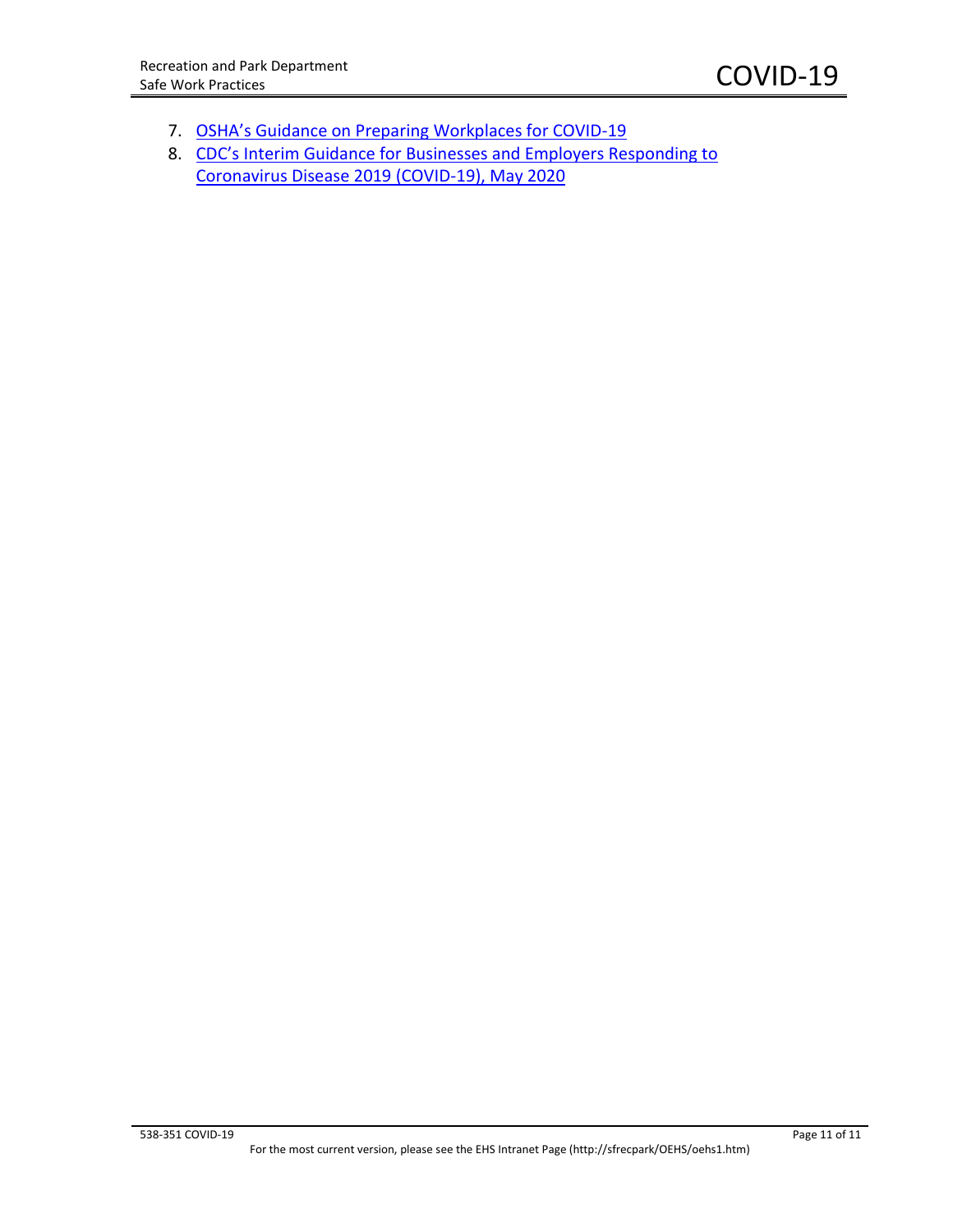

**Health Officer Directive No. 2020-18 (Exhibit B) Health and Safety Plan (issued 6/13/2020)**

**Checklist** Each Office Facility must complete, post onsite, and follow this Health and Safety Plan.

Check off all items below that apply and list other required information.

**Business/Entity name: SF Recreation and Parks Facility Address: 501 Stanyan Street** Contact name Jeffrey Bramlett Contact telephone: (415) 819-7075

(*You may contact the person listed above with any questions or comments about this plan*.)

| Office Facility is familiar with and complies with all requirements set forth in Health<br>Officer Directive No. 2020-18, available at http://www.sfdph.org/directives.                                                          |
|----------------------------------------------------------------------------------------------------------------------------------------------------------------------------------------------------------------------------------|
| Completed any necessary adjustments to the layout of the Office Facility to allow for<br>proper social distancing.                                                                                                               |
| Plumbing is functioning and, if the Office Facility was dormant, the pipes are flushed.                                                                                                                                          |
| Completed any necessary improvements to the ventilation of the Office Facility.                                                                                                                                                  |
| Developed a plan to ensure Personnel comply with social distancing requirements and<br>to limit the number of people in the Office Facility at a given time, consistent with the<br>requirements in the Stay-Safe-at-Home Order. |
| Modified policies for using elevators and stairs, including placing signage regarding<br>any applicable limits on use of elevators.                                                                                              |
| Personnel and members of the public who enter the Office Facility are required to wear<br>Face Coverings as provided in the Face Covering Order.                                                                                 |
| Developed and implemented a plan and implement daily COVID-19 symptom self-<br>verifications for all Personnel as required by the Social Distancing Protocol.                                                                    |
| Developed and implemented a plan and implemented sanitization requirements.                                                                                                                                                      |
| Personnel have access to cleaning supplies so that they can clean surfaces as<br>needed on their own when custodial staff is not available.                                                                                      |
| High touch surfaces in common areas are cleaned and disinfected routinely<br>throughout the day.                                                                                                                                 |
| <u> Additional Requirement Applicable to Non-Essential Businesses:</u>                                                                                                                                                           |
| Adjusted maximum occupancy rules based on the size of the facility to limit the number<br>of people (including Personnel and members of the public) in the Office Facility.                                                      |

# **Additional Measures**

Explain: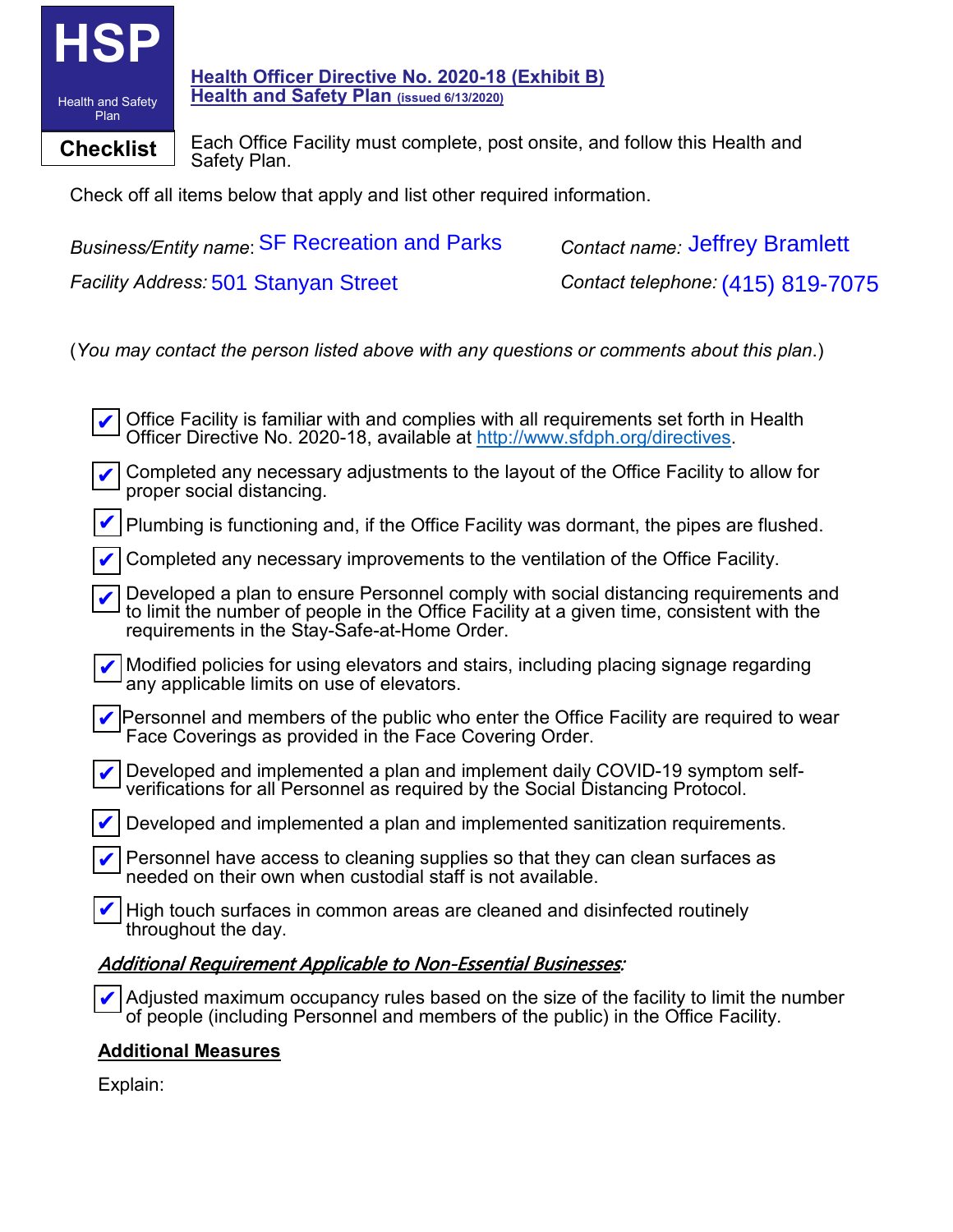

*Business name:* **SF REC & PARKS** 

**Facility Address: 501 Stanyan Street** 

Contact name: Jeffrey Bramlett

Email / telephone: 415-831-2780

(*You may contact the person listed above with any questions or comments about this protocol*.)

# **SIGNAGE & EDUCATION**

■ Post signage at each public entrance of the facility requiring of everyone:

- (1) do not enter if experiencing COVID-19 symptoms (cough, fever, or not feeling well);
- $(2)$  maintain a minimum six-foot distance from others in line and in the facility;
- (3) wear a face covering; and

(4) for self-brought bags, keep bags in a cart/basket or carry them and self-place items in bags after checkout

- ☑ Post a copy of this two-page Social Distancing Protocol checklist at each public entrance
- ☑ Post signage showing maximum number of patrons who can be in line and in the facility
- **Ø** Educate Personnel about this Protocol and other COVID-19 related safety requirements

# **PROTECTIVE MEASURES**

**Ø** Follow Sections 2.1 through 2.4 below, including:

- **Z** Ensure Personnel stay home or leave work if they are sick
- **Ø** Provide Personnel a copy of the Personnel Screening Attachment (A-1) to ensure they understand when to stay home; translated versions are available online
- **Ø** Ensure Personnel review health criteria before each shift and advise Personnel what to do if they are required to stay home
- Require Personnel and patrons to wear a face covering as required by Health Officer orders
- Implement a plan to keep site Personnel safe, including by limiting the number of Personnel and patrons onsite to a number that ensures physical distancing and favoring allowing Personnel to carry out their duties from home when possible
- Ensure that patrons may cancel an appointment or reservation without financial penalty based on any COVID-19 symptoms or a COVID-19 related reason and require cancelation for fever or severe coughing not explained by a pre-existing condition, but you may offer to reschedule for another time if the patron wants to reschedule instead of to cancel

# **MEASURES TO PREVENT UNNECESSARY CONTACT**

- Tell Personnel and patrons to maintain physical distancing of at least six feet, except Personnel may momentarily come closer when necessary to accept payment, deliver goods or services, or as otherwise necessary
- **Ø** Separate all used desks or individual work stations by at least six feet
- **Ø** Place markings in patron line areas to ensure six feet physical distancing (inside and outside)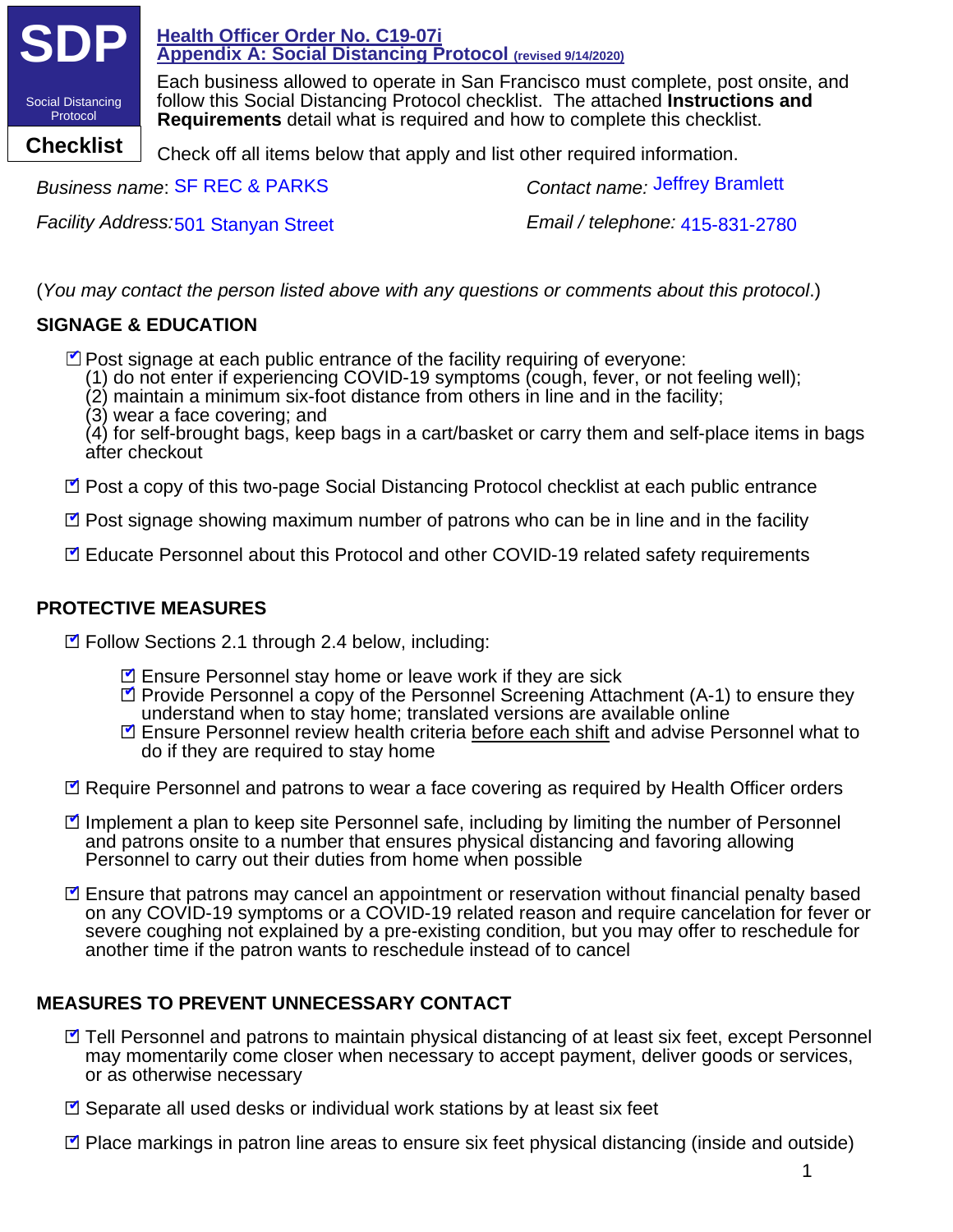

**Checklist**

**Health Officer Order No. C19-07i Appendix A: Social Distancing Protocol (revised 9/14/2020)**

- systems regularly. The Board of Supervisors has required businesses to accept
	- cash—if cash is used encourage exact change. ◘ Maintain Plexiglas or other barriers between patrons and Personnel at point of payment (if not possible, then ensure at least six feet of distance)

■ Provide for contactless payment systems or, if not feasible, disinfect payment

- $\Box$  Limit the number of patrons in the business at any one time to:  $\frac{\text{this 8 below not applicable}}{}$
- $\Box$  Separate ordering areas from delivery areas or similarly help distance patrons when possible
- ☐ Optional—Describe other measures:

# **SANITIZING MEASURES**

- Regularly disinfect high touch areas, and do so continuously for surfaces patrons touch (countertops, payment systems, pens, and styluses)
- Provide disinfecting wipes that are effective against SARS-CoV-2 near shopping carts, shopping baskets, and high-touch surfaces and provide hand sanitizer
- **Ø** Have Personnel disinfect carts and baskets after each use
- Provide hand sanitizer, sink with soap and water, and/or disinfecting wipes to patrons and Personnel at or near the entrance of the facility, at checkout counters, and anywhere else where people have direct interactions
- Disinfect break rooms, bathrooms, and other common areas frequently, on the following schedule:
	- **Separated Arish Separated Arish Separated areas cleaned after each use**
	- E Bathrooms: Four times per day
	- Other: Program spaces after each use
- **Ø** Prevent people from self-serving any items that are food-related:
	- Provide lids and utensils for food items by Personnel, not for patrons to grab
	- **Ø** Limit access to bulk-item food bins to Personnel—no self-service use
- Require patrons and Personnel to follow requirements of Section 3.25 below for self-brought bags, and prohibit patrons from bringing any other reusable items such as coffee mugs.
- Prohibit Personnel from using shared food prep equipment for their own use (e.g., microwaves, water coolers), but microwaves may be used if disinfected between each use and hand sanitizer is available nearby and water coolers may be used as outlined in Section 3.14 below.
- $\Box$  Optional—Describe other measures (e.g., providing senior-only hours): THIS SECTION NOT APPLICABLE TO SF RPD

# **INDUSTRY-SPECIFIC DIRECTIVES**

- **Ø** Ensure that you have read and implemented the attached list of requirements.
- ◘ In addition to complying with the Social Distancing Protocol, many businesses must comply with additional, industry-specific directives. Go to www.sfdph.org/directives and check to see if your business is subject to one or more additional directives. For each one, you must review the Health and Safety Plan (HSP) requirements and post an additional checklist for each one that applies. In the event that any directive changes the requirements of the Social Distancing Protocol, the more specific language of the directive controls, even if it is less restrictive. Check this box after you have checked the list of directives and posted any other required HSP.
- \* Any additional measures may be listed on separate pages and attached.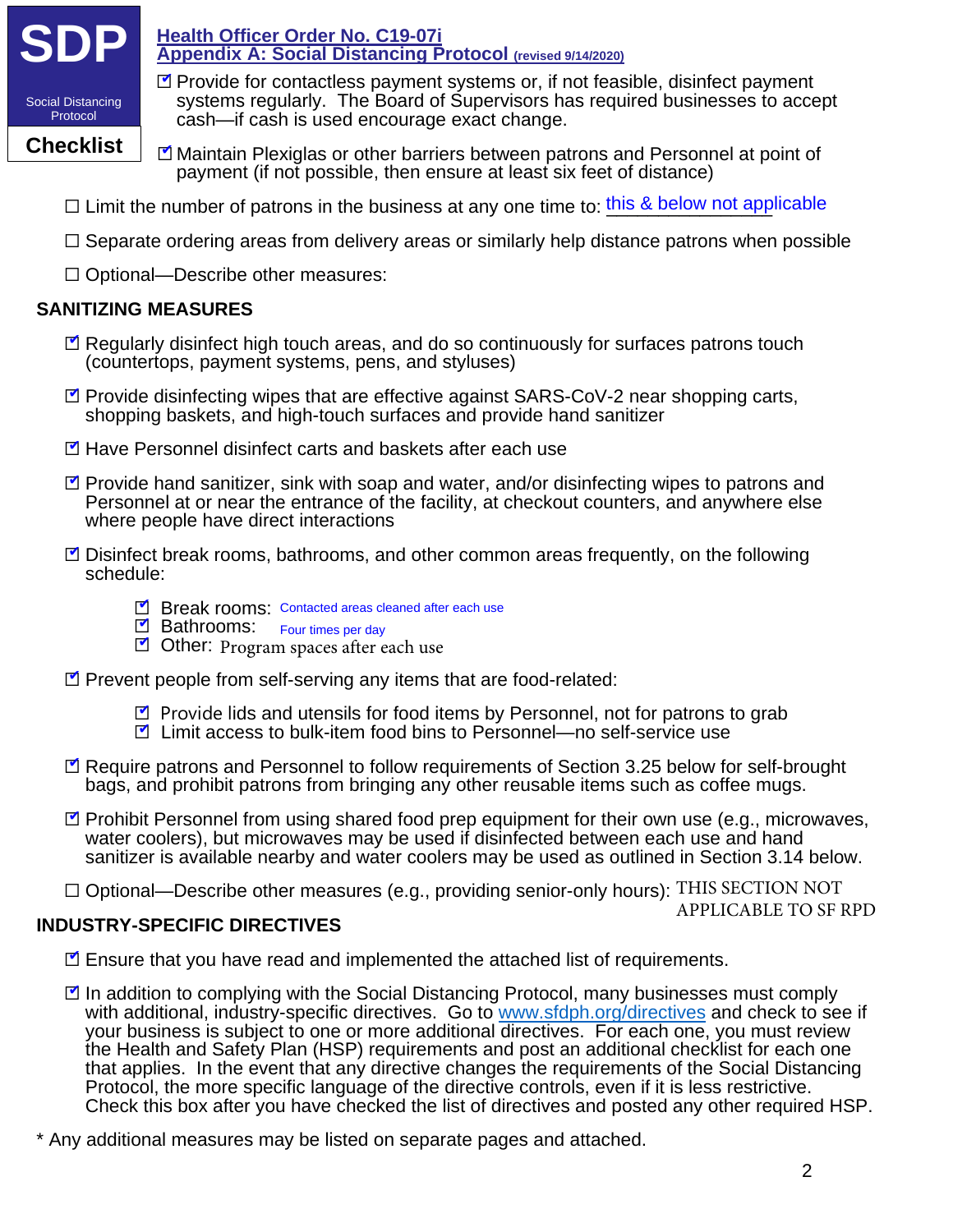

**Requirements**

# **[You are not required to post these Instructions and Requirements]**

### **Instructions:**

The two-page Social Distancing Protocol checklist above must reflect the business's completion of each requirement listed below unless an item is not applicable. Use the two-page checklist above to show compliance with these requirements. The business does not need to post these Instructions and Requirements, only the checklist above. The term "Personnel" is defined in Health Officer Order to which this Appendix is attached. The term "patron" includes customers, others seeking services, visitors, and guests.

### **Requirements:**

In addition to the items below, this protocol requires the business to ensure that Personnel who perform work associated with the business are covered by the Social Distancing Protocol checklist and comply with those requirements. Each business is required to take certain steps in the protocol related to its Personnel, including the actions listed in Sections 2.1 through 2.4 below if Personnel are sick. Each business is prohibited from taking any adverse action against any Personnel for staying home in the circumstances listed in Sections 2.1 through 2.4 below. Personnel of each business are prohibited from coming to work if they are sick and must comply with the protocol, including the rules for returning to work listed in Sections 2.1 through 2.4 below.

# *1. Signage and Education*

- *1.1.* Post signage at each public entrance of the facility or location (if any) to inform all patrons that they must: not wait in line or enter the facility or location if they have a cough or fever or are not feeling well; maintain a minimum six-foot distance from others while in line or in the facility or location; wear a face covering or barrier mask (a "Face Covering") at all times; not shake hands or engage in any unnecessary physical contact; and, if they bring their own reusable bags, leave the bags in a shopping cart/basket or carry them and bag their own items after checkout. Criteria for Face Coverings and the requirements related to their use are set forth in Health Officer Order No. C19-12, issued on April 17, 2020 (the "Face Covering Order"), including as that order is updated in the future. Sample signs are available online at https://sf.gov/outreach-toolkit-coronavirus-covid-19. A list of common symptoms of COVID-19 can be found at https://www.cdc.gov/coronavirus/2019-ncov/symptoms-<br>testing/symptoms.html.
- *1.2.* Post a copy of the Social Distancing Protocol checklist at each public entrance to the facility or location.
- *1.3.* Distribute to all Personnel copies of the Social Distancing Protocol checklist in hardcopy or electronic format.
- *1.4.* Educate all Personnel on the requirements of the Social Distancing Protocol and any other Health Officer directive that applies.

# *2. Screening Requirements and Related Restrictions*

[Entire section revised *9/14/20*] Businesses and other entities in the City that are allowed to operate must screen all Personnel each day using the screening process described in Sections 2.1 through 2.4 below. Attached to this Appendix is the Personnel Screening Attachment (**Attachment A-1**) which provides the questions that must be used for that purpose. That form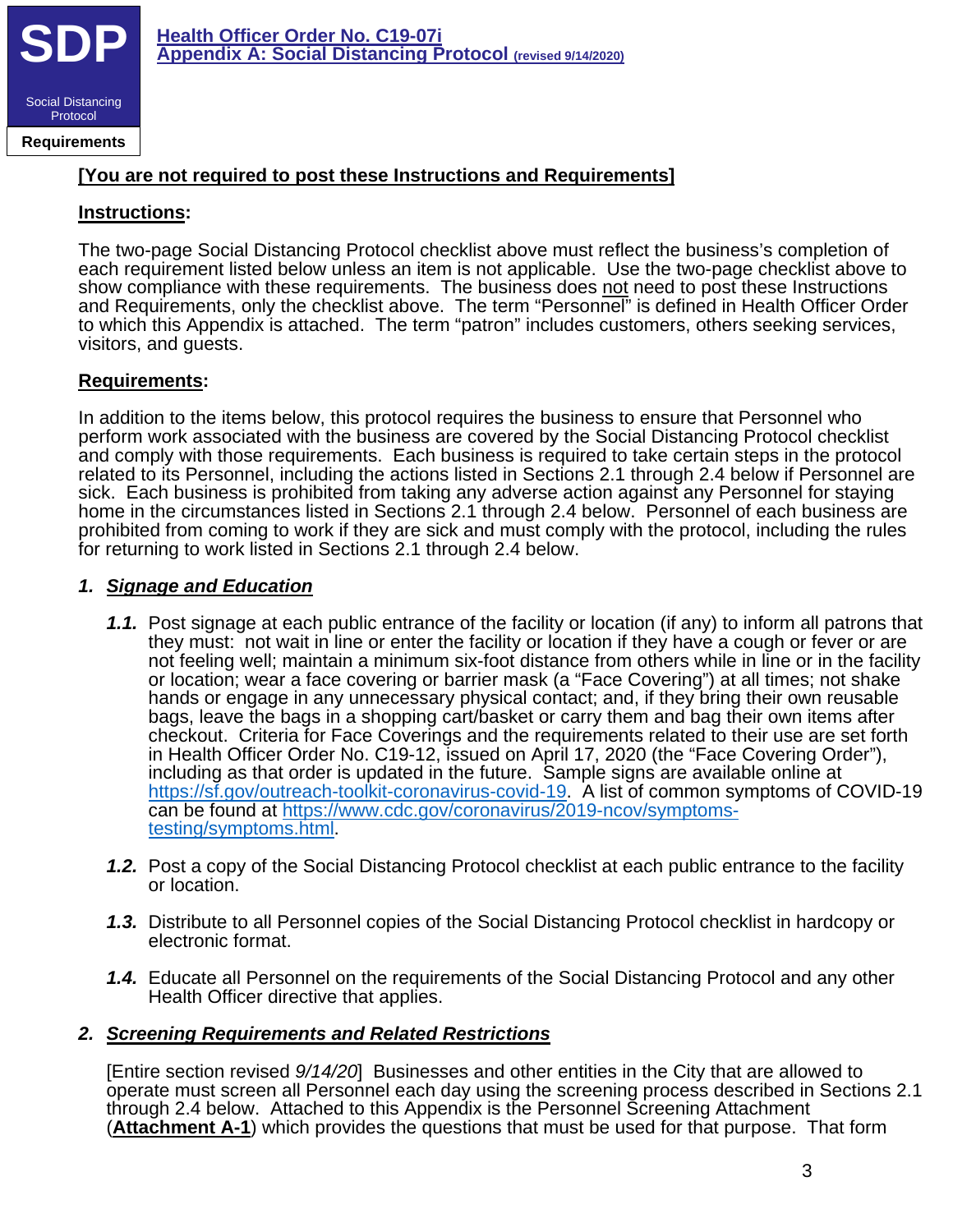

**Requirements**

may be used, or the business may adapt the questions for use through another method such as by phone, text message, email, web interface, or app.

Separately, many businesses and other entities that are allowed to operate are required by separate directives to screen guests, visitors, customers, or others using similar questions. Attached to this Appendix is the San Francisco COVID-19 Health Screening Form (**Attachment A-2**) that may be used for this purpose. If a directive requires use of the San Francisco COVID-19 Health Screening Form, then that form must be used or the business or entity may adapt the questions for use through another method such as by phone, text message, email, web interface, or app.

A copy of the applicable screening form should be provided to anyone on request, although a poster or other large-format version of the form may be used to review the questions with people verbally at entrances. Businesses and organizations can use the guidance available online at https://www.sfcdcp.org/wp-content/uploads/2020/05/COVID19-Screening-Questions-UPDATE-05.26.2020.pdf for determining how best to conduct screening. The City has flyers, posters, fact sheets, and social media graphics available in multiple languages for use by the community. These resources include posters regarding use of Face Coverings and screening. These resources are available online at https://sf.gov/outreach-toolkit-coronavirus-covid-19.

The screening requirements listed in this Appendix are subject to any more specific (or different) requirements that apply under any other Health Officer directive or order.

#### Personnel Screening and Restrictions:

- **2.1.** Instruct all Personnel orally and in writing not to come to work or the facility if they are sick.
- *2.2.* Provide a copy of the Personnel Screening Attachment (**Attachment A-1**) to all Personnel who regularly work at the facility or location in hardcopy format or electronically. PDF and translated versions of the Personnel Screening Attachment can be found at www.sfcdcp.org/screening-handout. If the Personnel Screening Attachment is updated, provide an updated copy to all Personnel. Instead of sending out the attachment, Businesses may adopt the questions from the Personnel Screening Attachment and ask Personnel those questions through another format.
- **2.3.** Review the criteria listed in Part 1 of the Personnel Screening Attachment on a daily basis with all Personnel in the City who regularly work at the facility or location before each person enters work spaces or begins a shift. If such a review is not feasible because the business does not directly interact with some Personnel onsite daily, then that business must for those Personnel (1) instruct such Personnel to review the criteria before each shift in the City and (2) have such Personnel report to the business that they are okay to begin the shift such as through an app, website, or phone call.

Instruct any Personnel who answered yes to any question in Part 1 of the Personnel Screening Attachment to return home or not come to work and follow the directions on the Attachment.

*2.4.* Instruct Personnel who stayed home or who went home based on the criteria listed on the Personnel Screening Attachment that they must follow the criteria as well as any applicable requirements from the quarantine and isolation directives (available at www.sfdph.org/healthorders) before returning to work. If they are required to self-quarantine or self-isolate, they may only return to work after they have completed self-quarantine or selfisolation. If they test negative for the virus (no virus found), they may only return to work after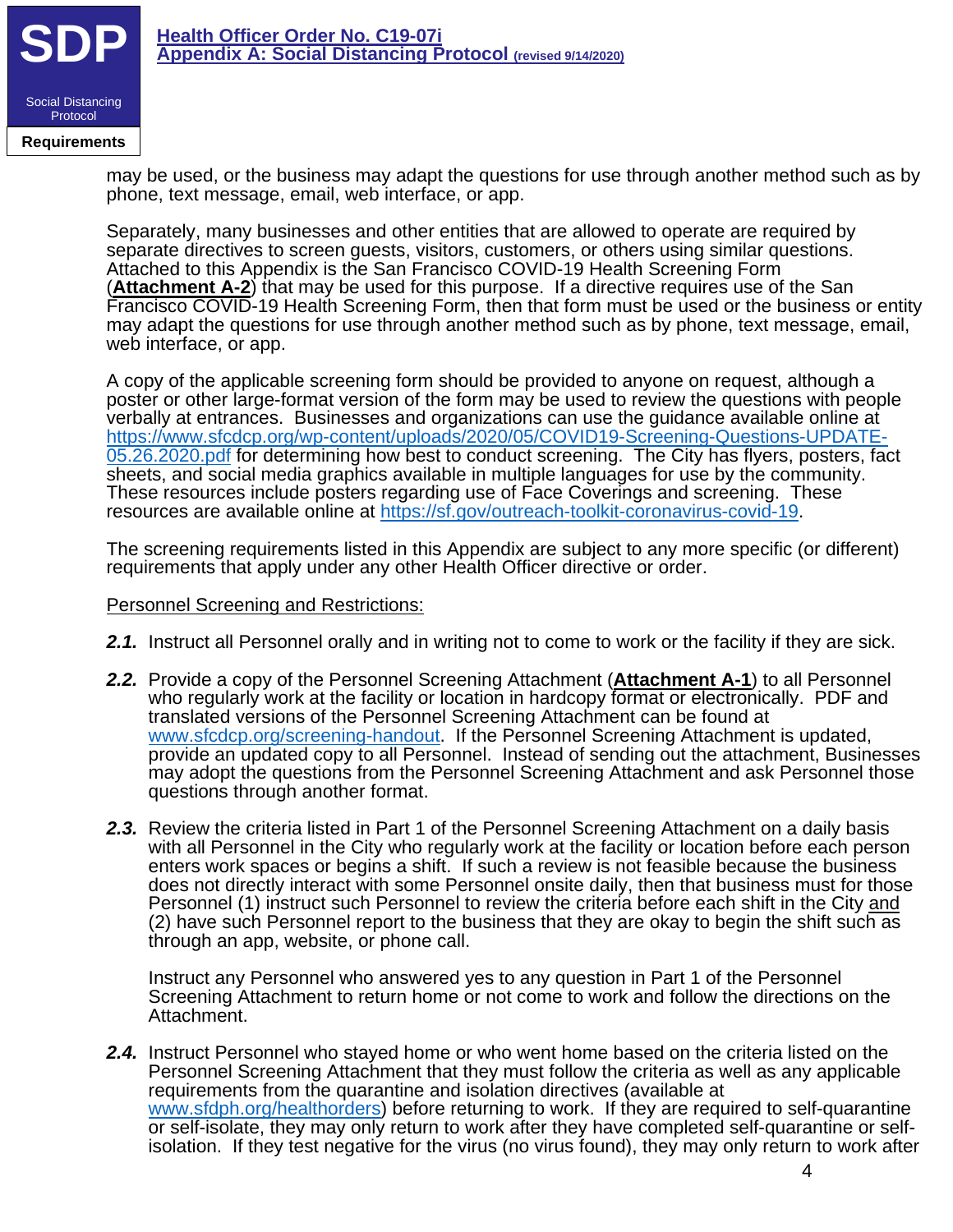

**Requirements**

waiting for the amount of time listed on the Attachment after their symptoms have resolved. Personnel are not required to provide a medical clearance letter to return to work as long as they have met the requirements outlined on the Personnel Screening Attachment. Additional information about insolation and quarantine is available online at www.sfcdcp.org/i&q.

# Guest, Visitor, Customer, and Other People Screening and Restrictions:

*2.5.* Health Officer directives may require screening of guests, visitors, customers, and others using the San Francisco COVID-19 Health Screening Form (**Attachment A-2**). In general, anyone who answers "yes" to any screening question on the San Francisco COVID-19 Health Screening Form should not enter the business or facility because they are at risk of having the virus that causes COVID-19. The form lists steps that should be taken by anyone who answers "yes" to a screening question. In some instances, a Health Officer directive will require that anyone who answers "yes" to be prevented from entry. In other situations, the Department of Public Health discourages organizations from denying essential services to those who may answer "yes" to any of the questions and encourages organizations to find alternative means to meet clients' needs that would not require them to enter the facility.

# *3. Other Personnel and Patron Protection and Sanitation Requirements*:

- *3.1.* Businesses must periodically check the following website for any testing requirements for employers and businesses: www.sfcdcp.org/covid19. If requirements are added, ensure that the business and all Personnel comply with testing requirements.
- *3.2.* If an aspect of the business is allowed to operate and is covered by a Health Officer directive, then the business must comply with all applicable directives as well as this Social Distancing Protocol. Copies of other directives are available online at www.sfdph.org/directives. For each directive that applies, review the Health and Safety Plan (HSP) requirements and post an additional HSP checklist for each one that applies. In the event that any directive changes the requirements of the Social Distancing Protocol, the more specific language of the directive controls, even if it is less restrictive.
- *3.3.* Instruct all Personnel and patrons to maintain at least a six-foot distance from others, including when in line and when shopping or collecting goods on behalf of patrons, except when momentarily necessary to facilitate or accept payment and hand off items or deliver goods. Note that if the business cannot ensure maintenance of a six-foot distance within the location or facility between Personnel or other people onsite, such as by moving work stations or spreading Personnel out, it must reduce the number of Personnel permitted in the location or facility accordingly.
- *3.4.* Provide Face Coverings for all Personnel, with instructions that they must wear Face Coverings at all times when at work, as further set forth in the Face Covering Order. A sample sign is available online at https://sf.gov/outreach-toolkit-coronavirus-covid-19. Allow Personnel to bring their own Face Covering if they bring one that has been cleaned before the shift. In general, people should have multiple Face Coverings (whether reusable or disposable) to ensure they use a clean one each day. The Face Covering Order permits certain exceptions, and the business should be aware of exceptions that allow a person not to wear a Face Covering (for example, children 12 years old or younger or based on a written medical excuse). When Personnel do not wear a Face Covering because of an exception, take steps to otherwise increase safety for all.
- *3.5.* If patrons wait in line outside or inside any facility or location operated by the business, require patrons to wear a Face Covering while waiting in line outside or inside the facility or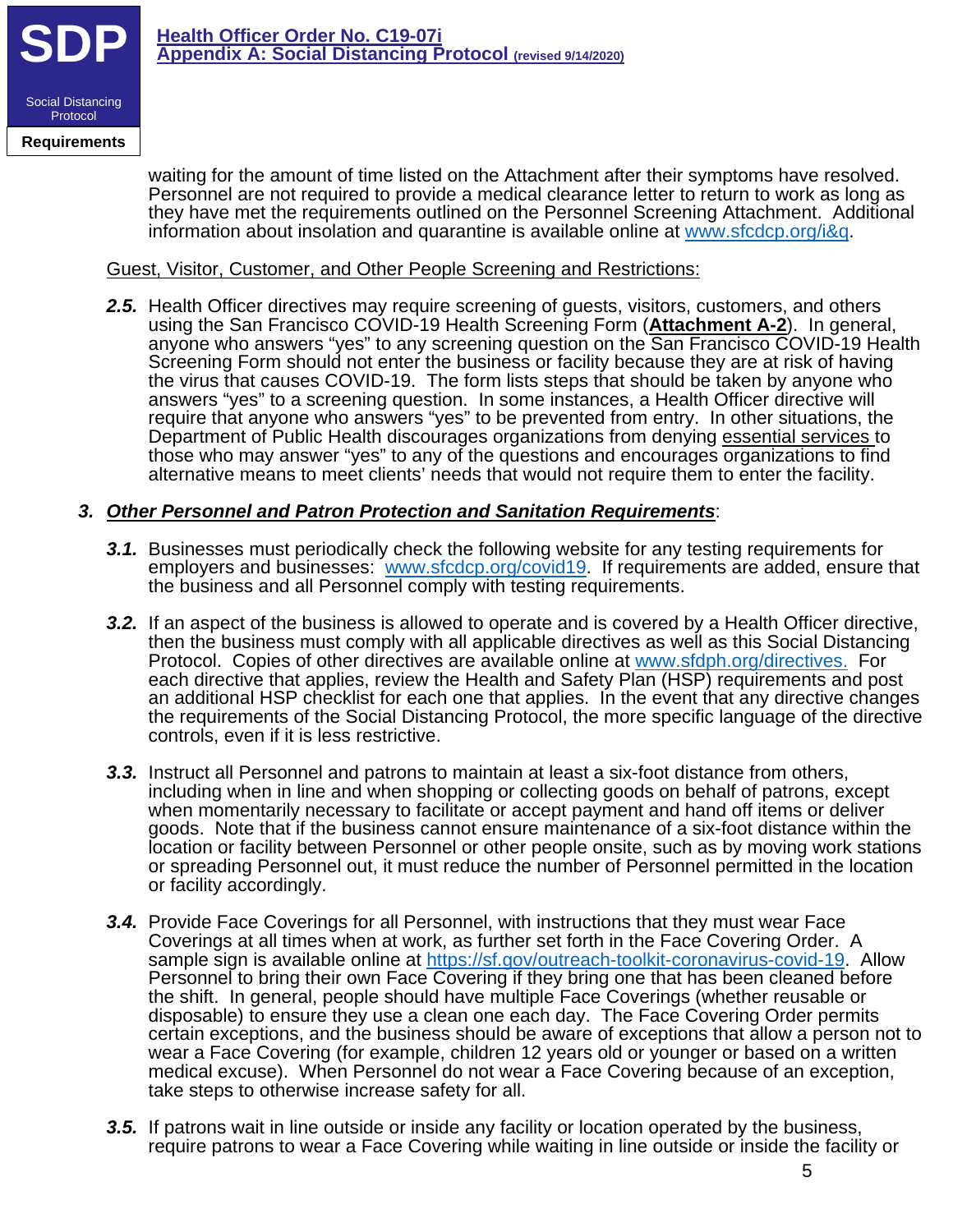

**Requirements**

location. This includes taking steps to notify patrons they will not be served if they are in line without a Face Covering and refusing to serve a patron without a Face Covering, as further provided in the Face Covering Order. The business may provide a clean Face Covering to patrons while in line. For clarity, the transaction or service must be aborted if the patron is not wearing a Face Covering. But the business must permit a patron who is excused by the Face Covering Order from wearing a Face Covering to conduct their transaction or obtain service, including by taking steps that can otherwise increase safety for all.

- **3.6.** Provide a sink with soap, water, and paper towels for handwashing for all Personnel working onsite at the facility or location and for patrons if sinks and restrooms are open to patrons. Require that all Personnel wash hands at least at the start and end of each shift, after sneezing, coughing, eating, drinking, smoking (to the extent smoking is allowed by law and the business), or using the restroom, when changing tasks, and, when possible, frequently during each shift. Personnel who work off-site, such as driving or delivering goods, must be required to use hand sanitizer throughout their shift.
- *3.7.* Provide hand sanitizer effective against SARS-CoV-2, the virus that causes COVID-19, at appropriate locations for patrons and elsewhere at the facility or location for Personnel. Sanitizer must also be provided to Personnel who shop, deliver, or drive for use when they are shopping, delivering, or driving. If sanitizer cannot be obtained, a handwashing station with soap, water, and paper towels will suffice for Personnel who are on-site at the facility or location. But for Personnel who shop, deliver, or drive in relation to their work, the business must provide hand sanitizer effective against SARS-CoV-2 at all times; for any period during which the business does not provide sanitizer to such shopping, delivery, or driving Personnel, the business is not allowed for that aspect of its service to operate in the City.<br>Information on hand sanitizer, including sanitizer effective against SARS-CoV-2 and how to obtain sanitizer, is available online from the Food and Drug Administration here: https://www.fda.gov/drugs/information-drug-class/qa-consumers-hand-sanitizers-and-covid-19.
- *3.8.* Provide disinfectant and related supplies to Personnel and require Personnel to sanitize all high-touch surfaces under their control, including but not limited to: shopping carts and baskets used by Personnel and patrons; countertops, food/item display cases, refrigerator and freezer case doors, drawers with tools or hardware, and check-out areas; cash registers, payment equipment, and self-check-out kiosks; door handles; tools and equipment used by Personnel during a shift; and any inventory-tracking or delivery-tracking equipment or devices which require handling throughout a work shift. These items should be routinely disinfected during the course of the day, including as required below. A list of products listed by the<br>United States Environmental Protection Agency as meeting criteria for use against SARS-CoV-2 can be found online here: https://www.epa.gov/pesticide-registration/list-ndisinfectants-use-against-sars-cov-2.
- *3.9.* Ensure that all shared devices and equipment are cleaned and/or sanitized by Personnel on frequent schedules, not less than at the beginning and end of each Personnel member's work shift and during the shift.
- *3.10.*Direct all Personnel to avoid touching unsanitized surfaces that may be frequently touched, such as door handles, tools, or credit cards, unless protective equipment such as gloves (provided by the business) are used and discarded after each use or hand sanitizer is used after each interaction.
- **3.11.**Frequently disinfect any break rooms, bathrooms, and other common areas. Create and use a daily checklist to document each time disinfection of these rooms or areas occurs.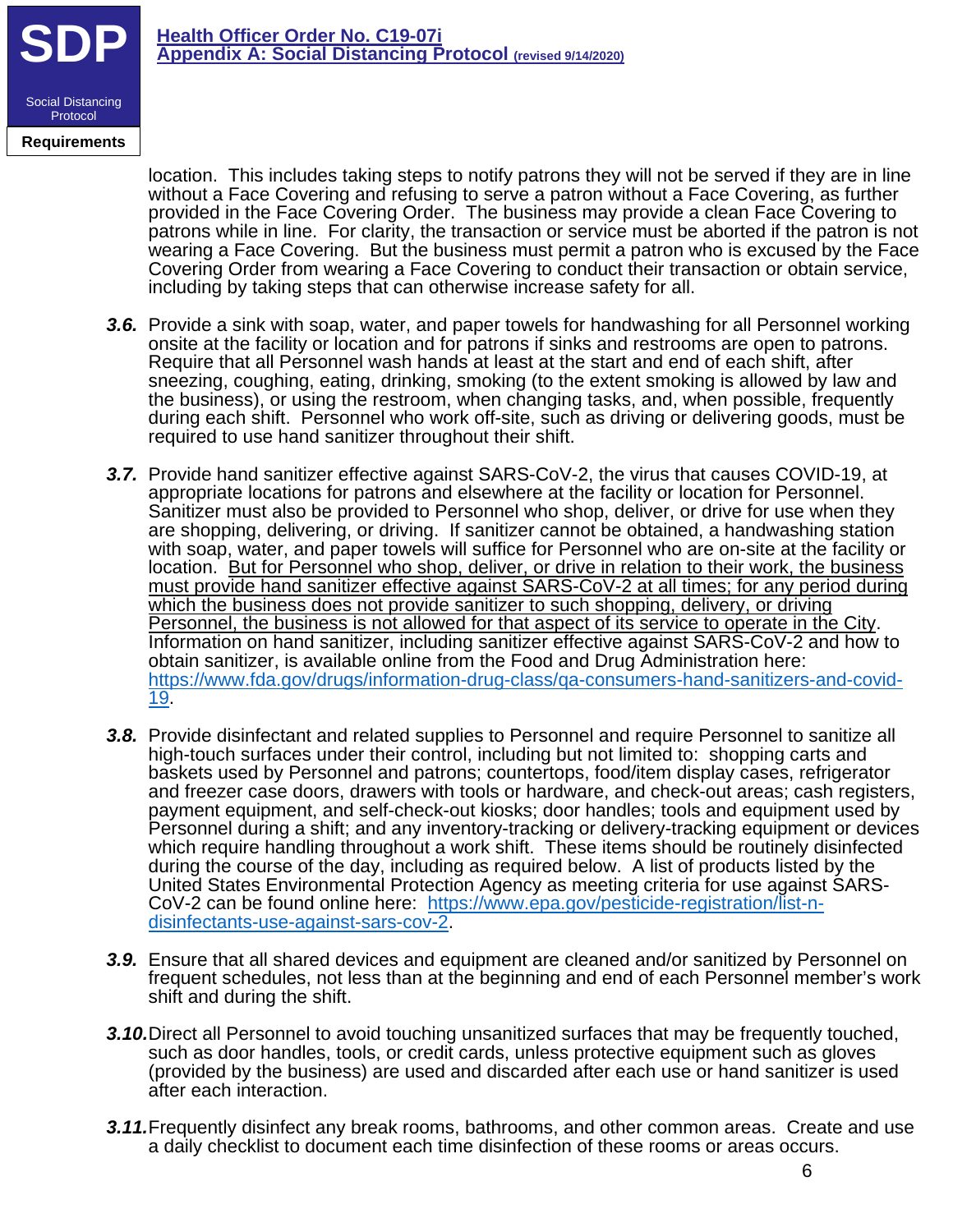

**Requirements**

Conspicuously post the checklist inside each respective break room, bathroom, or other common area clearly detailing the dates and times the room was last cleaned, disinfected, or restocked.

- *3.12.*For any facility or location that has carts, baskets, or other equipment for use by Personnel, assign Personnel to disinfect carts, baskets, or other equipment after each use and take steps to prevent anyone from grabbing used carts, baskets, or other equipment before disinfection.
- *3.13.*Establish adequate time in the work day to allow for proper cleaning and decontamination throughout the facility or location by Personnel including, but not limited to, before closing for the day and opening in the morning.
- *3.14.*[*Revised 8/14/20*] Except as listed in this Section 3.14, suspend use of any microwaves, water coolers, drinking fountains, and other similar group equipment for breaks until further notice. Microwaves may be used if disinfected by wiping the interior and exterior with an approved disinfectant after each use. Water coolers may be used if: i) touch surfaces are wiped down with an approved disinfectant after each use; and ii) any person changing a container-type water cooler must wash their hands or use hand sanitizer immediately prior to handling/replacing the water container.
- *3.15.*When possible, provide a barrier between the patron and the cashier such as a plexi-glass temporary barrier. When not possible, create sufficient space to enable the patron to stand more than six feet away from the cashier while items are being scanned/tallied and bagged.
- *3.16.*Provide for contactless payment systems or, if not feasible, sanitize payment systems, including touch screens, payment portals, pens, and styluses, after each patron use. Patrons may pay with cash but to further limit person-to-person contact, Personnel should encourage patrons to use credit, debit, or gift cards for payment.
- *3.17.*For any larger facility or location, appoint a designated sanitation worker at all times to continuously clean and sanitize commonly touched surfaces and meet the environmental cleaning guidelines set by the Center for Disease Control and Prevention.
- *3.18.*If an employee or other Personnel tests positive for COVID-19 or SARS-CoV-2, follow the guidance on "Business guidance if a staff member tests positive for COVID-19," available at https://sf.gov/business-guidance-if-staff-member-tests-positive-covid-19.
- *3.19.*Post signs to advise patrons of the maximum line capacity to ensure that the maximum number of patrons in line is not exceeded. Once the maximum number of patrons is reached, patrons should be advised to return later to prevent buildup of congestion in the line.
- *3.20.*Place tape or other markings on the sidewalk or floor at least six feet apart in patron line areas with signs directing patrons to use the markings to maintain distance.
- *3.21.*When stocking shelves, if any, ensure that Personnel wash or sanitize hands before placing items on shelves, making sure to again wash or sanitize hands if they become contaminated by touching face or hair or being exposed to other soiled surfaces.
- *3.22.*Ensure that all Personnel who select items on behalf of patrons wear a Face Covering when selecting, packing, and/or delivering items.
- *3.23.*Require Personnel to wash hands frequently, including: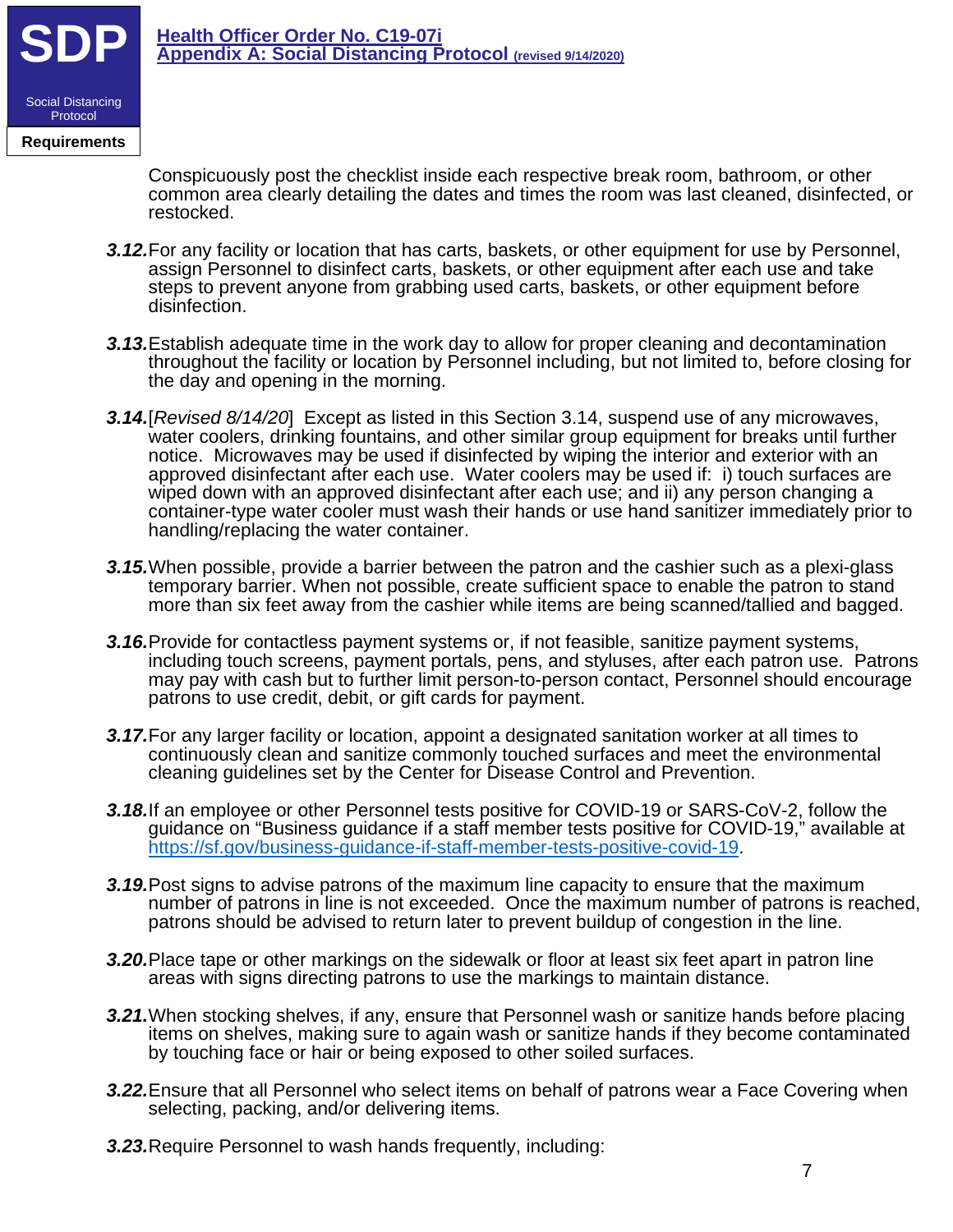

#### **Requirements**

- When entering any kitchen or food preparation area
- Before starting food preparation or handling
- After touching their face, hair, or other areas of the body
- After using the restroom
- After coughing, sneezing, using a tissue, smoking, eating, or drinking
- Before putting on gloves
- After engaging in other activities that may contaminate the hands
- *3.24.*Assign Personnel to keep soap and paper towels stocked at sinks and handwashing stations at least every hour and to replenish other sanitizing products.
- **3.25.**[*Added 7/13/20*] If patrons bring their own reusable shopping bags, ensure that such bags, even in contexts other than grocery stores, are handled in a manner consistent with Cal/OSHA requirements available at https://www.dir.ca.gov/dosh/Coronavirus/COVID-19-<br>Infection-Prevention-in-Grocery-Stores.pdf, including all of the following:
	- Post signs at all entrances with infection control information to patrons, including requiring patrons to leave their own bags in the shopping cart or basket or carry them and bag their own items after checkout;
	- Ensure that Personnel do not touch the bags or place items in them;
	- Bags must not be placed on a conveyor belt, checkout area countertop, or other surface where patrons are served;
	- Ensure that patrons bag their own items if they bring their own bags;
	- Bags may not be loaded on the checkout area surface. Items can be left in a cart/basket and bagged elsewhere by the patron after checkout;
	- Ensure that patrons maintain physical distancing while bagging their items; and
	- Increase the frequency of disinfection in bagging areas and patron service areas frequented by patrons.
- *3.26.*[*Added 7/13/20*] If a patron has symptoms of COVID-19 (see Section 1.1 above) or is otherwise unable to participate in an appointment or reservation for a COVID-19 related reason, the business must allow the patron to cancel without any financial penalty. If the patron reports having a fever or has a severe cough not explained by a pre-existing condition, the business must cancel the appointment or reservation. The business may offer to reschedule the appointment or reservation but cannot require rescheduling instead of allowing the patron to cancel. In the healthcare context, more specific Health Officer directives may allow appointments when a patient or client is ill, and the requirements of the directive must be followed in that situation.

Note – Sections 3.14 and 3.26 control over any contrary language in Health Officer Directive Nos. 2020-05, 2020-06, and 2020-07 until each of them is amended or updated.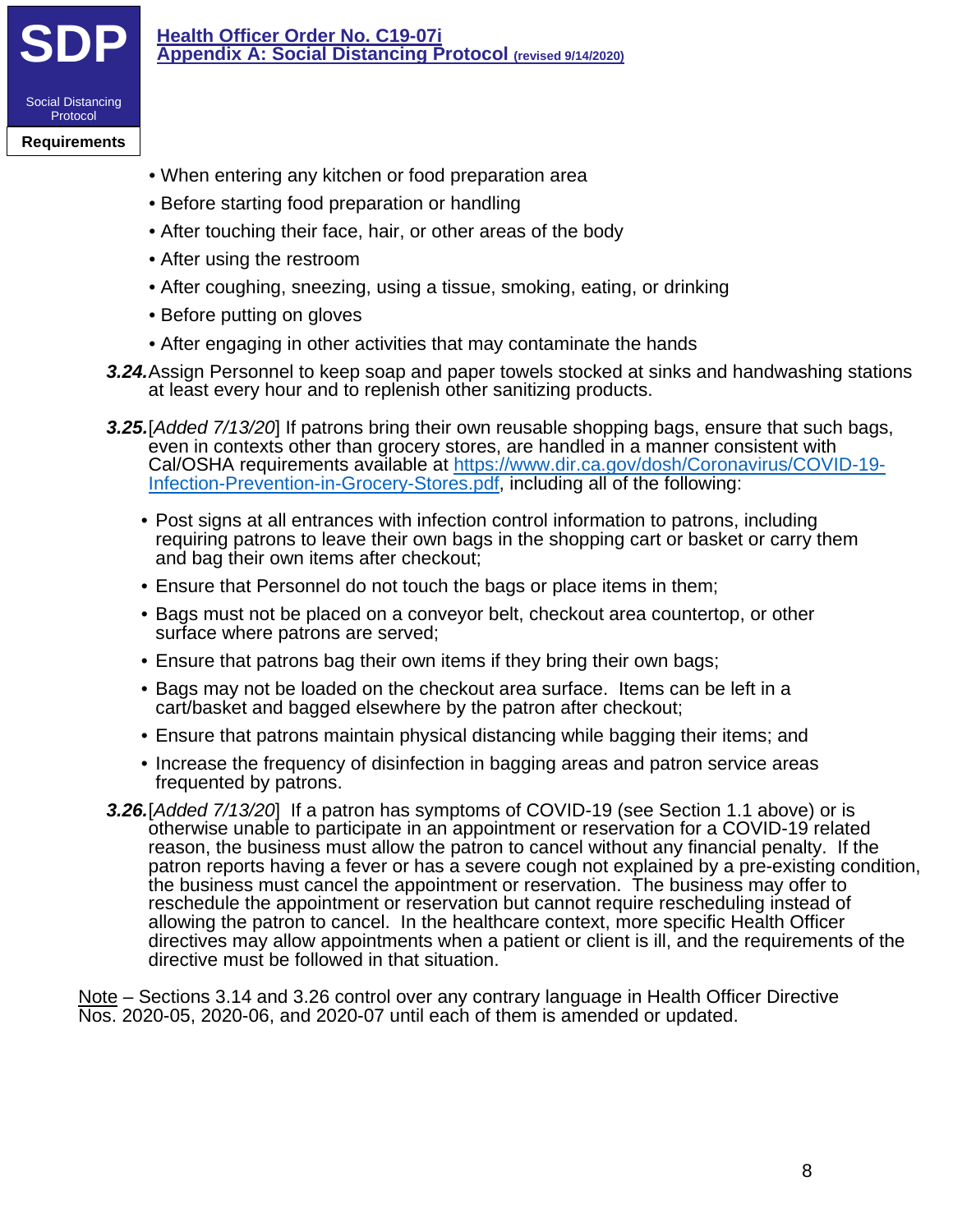# **City Offices Safety Protocol – Department Certification**

This self-certification form is to be completed by departments who have worksites which are currently operational and where they do not anticipate increasing the number of employees working on site during the next 12 months nor reopening any public-facing services for in-person transactions. By signing below, the department head certifies that the below listed worksites comply with the City Offices Safety Protocol. *This Certification may be submitted to the City Administrator as the Site-Specific Health and Safety Plan required by the Protocol*. **The department must submit an explanation for any of the below requirements with which it is not complying at the time this Department Certification is submitted.**

**Department name:** Recreation and Parks Department

**Department Head Name:** Phil Ginsburg

#### **Department Head has reviewed and approved this Certification: Yes**  $\boxtimes$  **No**  $\Box$

#### **Department worksite address(es):**

McLaren Lodge/Annex: 501 Stanyan Street, San Francisco, Ca, 94117

- Environment, Health, and Safety
- Finance Administration
- Human Resources
- Management Information Systems
- Operations Administration
- Payroll
- Public Information & Outreach
- Purchasing
- Strategic Planning

RPD Field Operations:

- Golf & Turf: 899 Lake Merced Boulevard, San Francisco, CA 94132
- Marina Small Craft Harbor: 3950 Scott Street, San Francisco, CA 94123
- Parks & Open Spaces all essential maintenance functions operated continuously throughout all RPD properties
- Park Rangers: 755 Stanyan Street, San Francisco, Ca, 94117
- Structural Maintenance Yard: 100 Martin Luther King Jr. Drive, San Francisco, CA 94122
- Urban Forestry: no physical address, Golden Gate Park, Section 4, Urban Forestry Yard
- Urban Agriculture: 2100 Martin Luther King Jr. Drive, San Francisco, CA 94122
- Volunteers: 2100 Martin Luther King Jr. Drive, San Francisco, CA 94122

#### Recreation & Community Services

- Bernal Heights Rec Center: 500 Moultrie San Francisco, CA 94110
- Betty Ann Ong Chinese Rec Center: 1101 Washington Street, San Francisco, CA 94108
- Corona Heights: Roosevelt & Museum Way, San Francisco, CA 94114
- Crocker Amazon Playground: Moscow & Geneva Streets, San Francisco, CA 94112
- Douglass Playground: 26th & Douglass Street, San Francisco, CA 94131
- Duboce Park: Duboce & Scott Streets, San Francisco, CA 94117
- Eugene Friend Rec Center: 270 6th Street, San Francisco, CA 94103
- Eureka Rec Center: 100 Collingwood Street, San Francisco, CA 94114
- Excelsior Playground: Russia Avenue & Madrid, San Francisco, CA 94112
- Father Alfred E. Boeddeker Park: 246 Eddy Street, San Francisco, CA 94102
- GGP County Fair Building: 1199 9th Avenue, San Francisco, CA 94122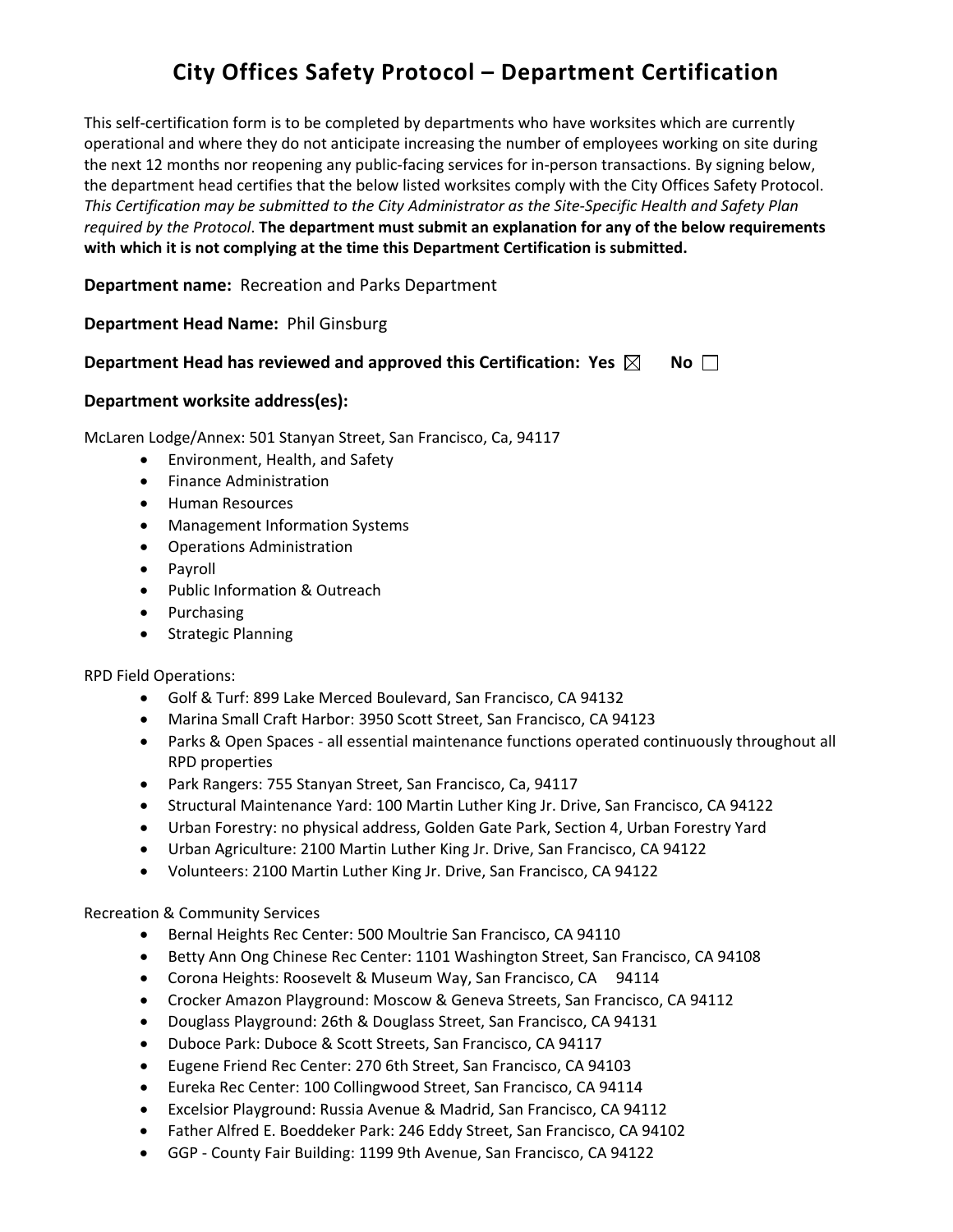- GGP Kezar Pavillion: 755 Stanyan Street, San Francisco, CA 94117
- Glen Park: Elk Street & O'Shaughnessy Blvd, San Francisco, CA 94127
- Hamilton Rec Center: 1900 Geary Boulevard, San Francisco, CA 94115
- Harvey Milk Center for the Arts 50 Scott Street, San Francisco, CA 94117
- Herz Playground: Hahn & Visitacion, San Francisco, CA 94134
- J. P. Murphy Playground: 1960 Ninth Avenue, San Francisco, CA 94116
- Jackson Playground: 17th & Arkansas Streets , San Francisco, CA 94107
- Joe DiMaggio North Beach Playground: 651 Lombard Street, San Francisco, CA 94133
- Joseph Lee Rec Center: 1395 Mendell Street, San Francisco, CA 94124
- Louis Sutter Playground: Wayland & University, San Francisco, CA 94134
- Midtown Terrace Playground: Clarendon & Olympia Way, San Francisco, CA 94131
- Minnie & Lovie Ward Rec Center: 650 Capitol, San Francisco, CA 94112
- Miraloma Playground: Omar & Sequoia Way, San Francisco, CA 94127
- Mission Art Center: 745 Treat Avenue, San Francisco, CA 94110
- Mission Playground: 19th Street & Linda, San Francisco, CA 94110
- Mission Rec Center: 2450 Harrison Street, San Francisco, CA 94110
- Moscone Rec Center: 1800 Chestnut Street, San Francisco, CA 94123
- Palega Rec Center: 500 Felton Street, San Francisco, CA 94134
- Potrero Hill Rec Center: 801 Arkansas Street, San Francisco, CA 94107
- Randall Museum: 199 Museum Way, San Francisco, CA 94114
- Richmond Rec Center: 251 18th Avenue, San Francisco, CA 94121
- Sharon Art Studio: 300 Bowling Green Drive, San Francisco, CA 94117
- St Mary's Rec Center: Murray & Justin Drive, San Francisco, CA 94110
- Sunnyside Playground: 233 Melrose Avenue, San Francisco, CA 94127
- Sunset Playground: 2201 Lawton Street, San Francisco, CA 94122
- Sunset Rec Center: 2201 Lawton Street, San Francisco, CA 94122
- Tenderloin Rec Center: 570 Ellis Street, San Francisco, CA 94109
- Upper Noe Rec Center: Day & Sanchez Streets, San Francisco, CA 94131
- West Portal Playground: Ulloa & Lenox Streets, San Francisco, CA 94127
- Youngblood Coleman Playground: 1398 Hudson Street, San Francisco, CA 94124

#### **You may contact the following person with any questions about this Certification:**

**Name: Jeffrey Bramlett Phone: 415.831.2707**

**Email: [Jeffrey.Bramlett@sfgov.org](mailto:Jeffrey.Bramlett@sfgov.org)**

This safety protocol document is primarily focused on office work environments and public-facing services performed in office buildings. Other protocols may be necessary for specialized work environments where risk profiles are different.

The following restrictions and requirements must be in place at all department worksites:

1) Comply with all applicable and current laws and regulations including but not limited to OSHA and Cal-OSHA. If there is any conflict, difference, or discrepancy between or among applicable laws and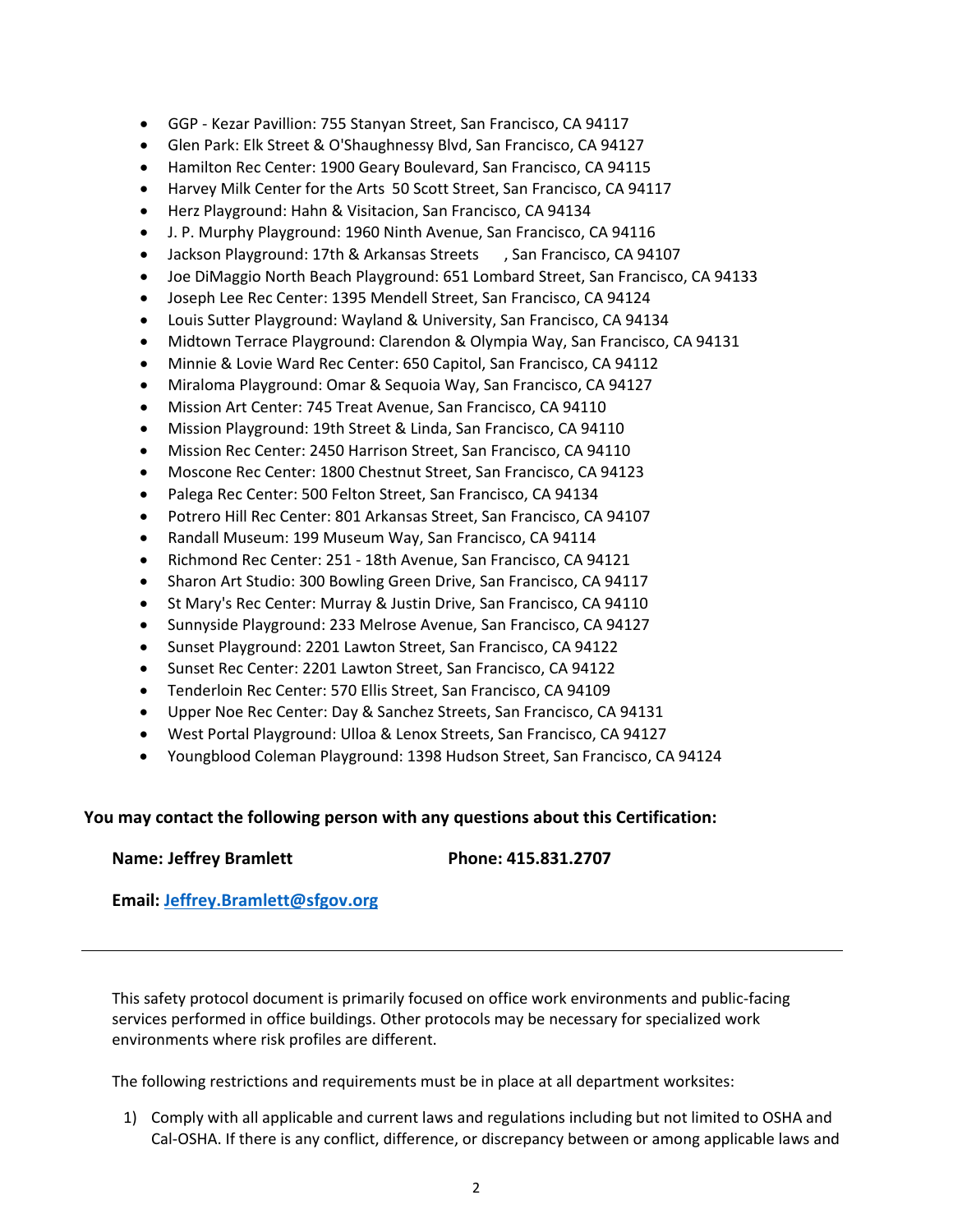regulations and/or this guidance, the stricter standard will apply.

- 2) Prepare a Site-Specific Health and Safety Plan to address COVID-19 related issues, provide a copy of the Plan to the City Administrator for review, and provide a copy of the approved Plan to all employees and contractors who would normally work at the worksite with a confirmation that it has been read. The Plan must be translated as necessary to ensure that all non-English speaking employees and contractors who would normally work at the worksite are able to understand the Plan.
- 3) Facial Coverings must be worn by all individuals when they enter the worksite and within the workspace in compliance with requirements set forth in the Health Officer's Order. If the employee does not have a facial covering, it is the responsibility of the department to provide one to the employee. Departments must provide personal protective equipment (PPE) for employees as appropriate and as needed for the activity being performed.
- 4) Implement a daily employee health self-assessment certification protocol at your worksite which is required to be completed prior to an employee entering the worksite. Guidance on the employee health self-assessment which can be incorporated into your Site-Specific Health and Safety Plan will be provided by a separate document.
- 5) Prohibit sharing of phones, facial coverings, and PPE.
- 6) If pedestal fans or hard mounted fans are used in the worksite, take steps to minimize air from fans blowing from one employee directly at another employee. Personal cooling fans should be removed from the workplace to reduce the potential spread of any airborne or aerosolized viruses.
- 7) Minimize non-essential travel, between worksites and for business travel outside of San Francisco
- 8) Any office spaces with gyms or other exercise equipment should not allow use of the equipment until Public Heath guidance is issued regarding safety protocols for gym facilities in San Francisco. Once issued, City departments should follow the operational and cleaning protocols which Public Health requires for all gym facilities.
- 9) Implement physical distancing requirements at your worksite including, at minimum:
	- a) Always require physical distancing for all individuals at the worksite by maintaining a minimum six-foot distance between individuals, except as strictly necessary to carry out a time-limited task.
	- b) Develop a plan specific to your program's activities and your worksite's floor plan which allows for maintenance of the physical distancing requirements.
	- c) Prohibit gatherings at the worksite if physical distancing requirements cannot be maintained. Workshops and training should be conducted online or via video to the extent physical distancing cannot be maintained at a physical site as part of the activity.
	- d) Remove or rearrange chairs and tables in break rooms and other areas where employees may gather to provide for physical distancing and consider alternative areas to accommodate overflow volume for break and lunch areas.
	- e) Identify and control "choke points" and "high-risk areas" where employees are unable to maintain minimum six-foot physical distancing and prohibit orlimit use to ensure that minimum six-foot distancing can easily be maintained between individuals.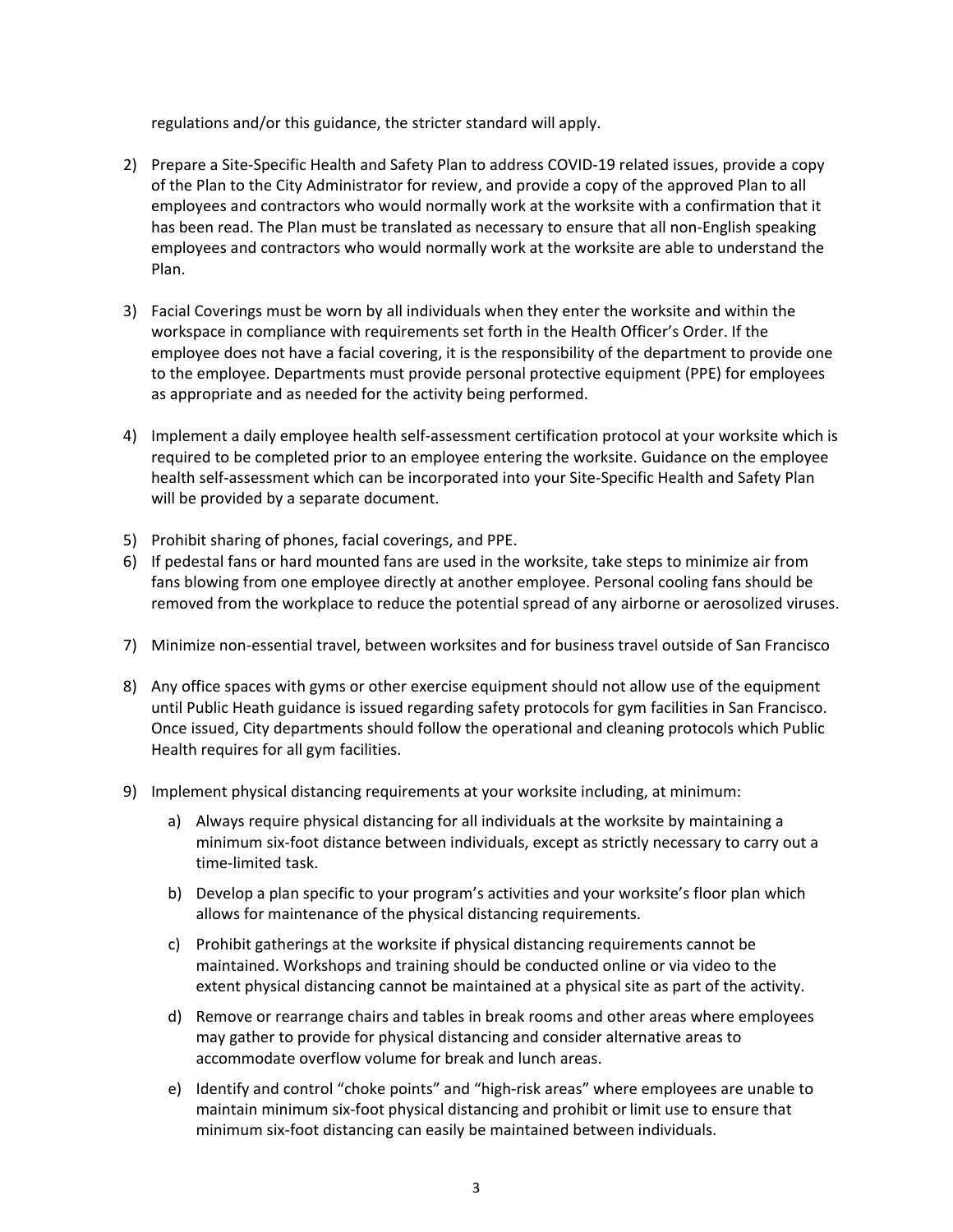- f) Provide visual cues (e.g., floor markings, signs) as a reminder to employees, contractors, and visitors to maintain physical distancing.
- g) Minimize interactions and maintain physical distancing with all worksite visitors. To the extent you provide in-person transactions at the worksite where lines may form, markings should be indicated at six-foot increments at a minimum establishing where individuals should stand to maintain adequate physical distancing.
- h) For public-facing service counters where physical distancing is not possible, provide a physical barrier between the employee and public such as a plexiglass temporary barrier.
- i) Prohibit employees from using others' phones or desks. Any work tools or equipment that must be used by more than one individual must be cleaned with disinfectants that are effective against COVID-19 before use by another individual. If an employee is using another work area to comply with physical distancing, then the location shall be disinfected before and after use.
- j) Post a notice in an area visible to all employees, contractors and visitors instructing them to do the following:
	- i. Do not touch your face with unwashed hands or with gloves.
	- ii. Frequently wash your hands with soap and water for at least 20 seconds or use hand sanitizer with at least 60% alcohol.
	- iii. At least daily, clean and disinfect frequently touched objects and surfaces such as workstations, keyboards, telephones, handrails, machines, shared tools, elevator control buttons and doorknobs.
	- iv. Cover your mouth and nose when coughing or sneezing or cough, or sneeze into the crook of your arm at your elbow/sleeve.
	- v. Do not enter the worksite if you have a fever, cough, or other COVID-19 symptoms. If you feel sick, or have been exposed to anyone who is sick, stay at home. San Francisco offers free testing through CityTestSF.
	- vi. Constantly observe your work distances in relation to other staff. Always maintain a minimum six feet of separation between individuals.
- k) The notice in section 9.j must be translated as necessary to ensure that all non-English speaking employees, contractors, and visitors are able to understand the notice.
- 10) Implement cleaning and sanitization practices to frequently clean and sanitize, in accordance with CDC guidelines, all high-traffic and high-touch areas including, at a minimum: meeting areas, lunch and break areas (microwave or refrigerator handles or vending machine touchpads), entrances and exits to the office, and equipment.
- 11) Prohibit any sharing of any food or beverage. Prohibit sharing of pens or other writing equipment between employees or with the public. Staff shall avoid sharing individual work tools (pens, clipboards, etc.) and personal items (utensils, dishes, etc.) with members of the public or coworkers to the greatest extent possible.
- 12) Provide for contactless payment systems or, if not feasible to do so, provide for disinfecting all payment portals, pens, and styluses after each use.
- 13) Designate a COVID-19 Safety Plan Monitor (SPM) or Monitors for your program worksite to enforce this guidance and ensure the SPO's name and contact information is shared with